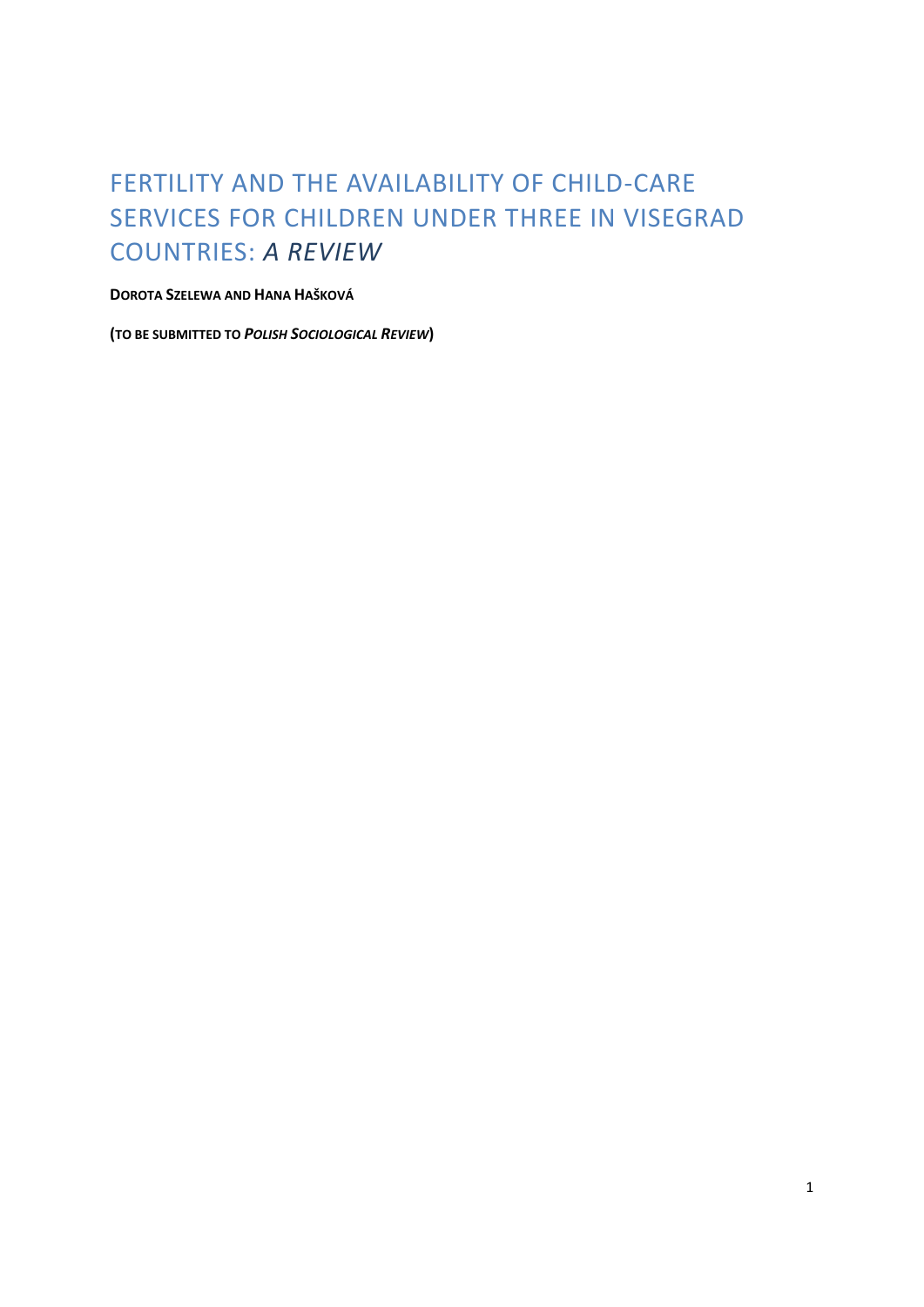## TABLE OF CONTENTS

| 3. THE RISE AND DEVELOPMENT OF CHILDCARE CENTRES FOR CHILDREN UNDER THREE IN VISEGRAD COUNTRIES: RECENT          |  |
|------------------------------------------------------------------------------------------------------------------|--|
| 4. STUDIES ON RELATIONS BETWEEN FERTILITY AND CHILDCARE FACILITIES IN VISEGRAD COUNTRIES: THEORETICAL APPROACHES |  |
|                                                                                                                  |  |
|                                                                                                                  |  |
|                                                                                                                  |  |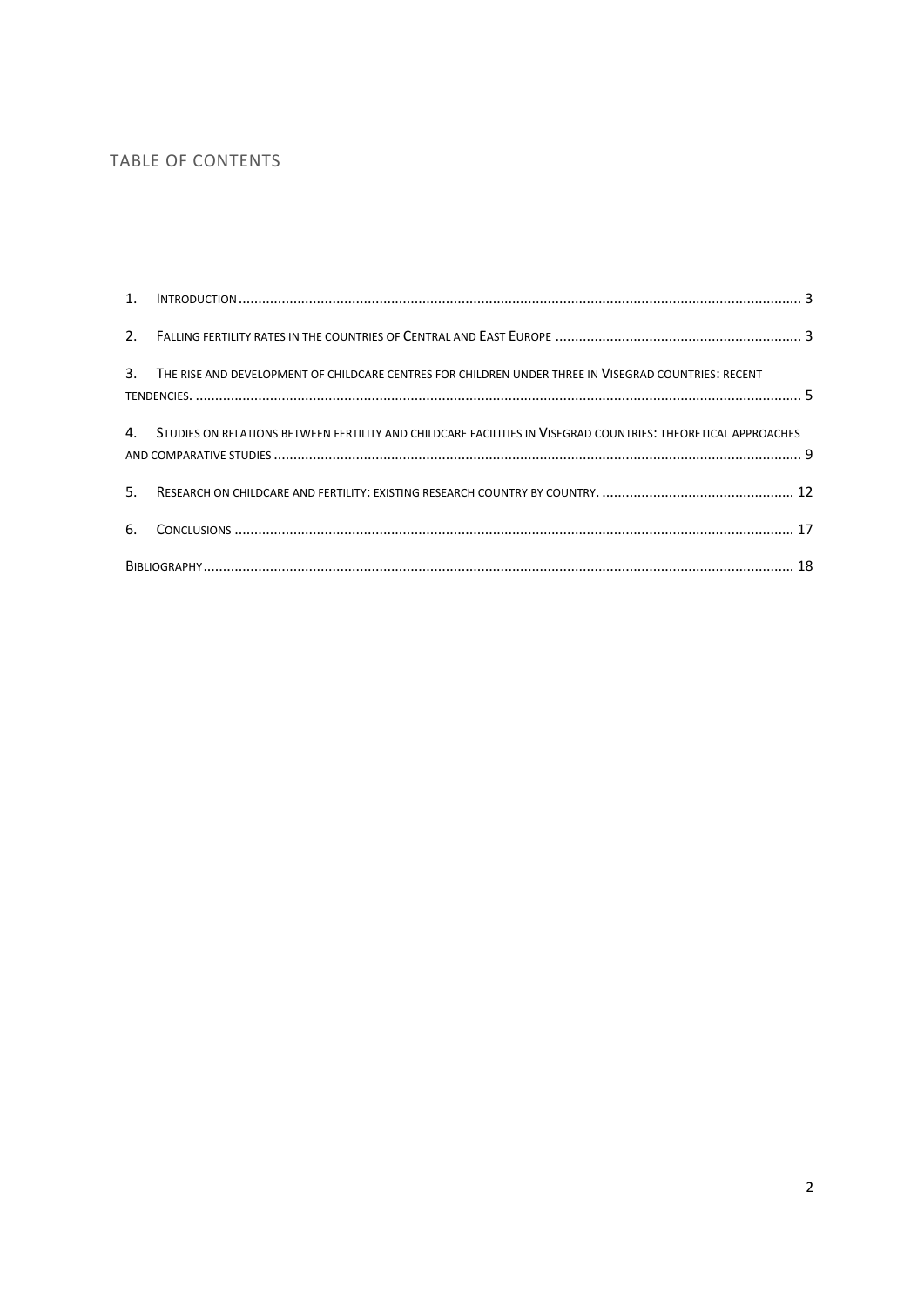### <span id="page-2-0"></span>1. INTRODUCTION

The experience of the period of state-socialism has left the societies of Eastern Europe with the legacy of (often) poorly functioning, low quality day-care for children under the age of three. This legacy together with the so-called phenomenon of "anti-feminism" that spread all over this part of Europe after the 1989 was one of the important sources of reluctance towards publicly provided care services, especially nurseries. As it has already been more than 20 years after the fall of communism, it is a valid question, whether this trend has remained to influence the attitudes and choices of the population.

Compared to other European countries, Eastern Block countries had a relatively high total fertility rate at the end of the 1980s. Over the span of a few years Eastern Block countries with the highest rates of total fertility in Europe in the 1980s became areas with the lowest rates of total fertility in the world. The decline in fertility was partly caused by growing mean age at first birth. Thus, recently, some of these countries experienced a slight growth in fertility due to births realized later in people's lives. Despite the slight growth in fertility, total fertility rates remain low in the region compared to many western and northern European countries. Naturally, when the severe drop in fertility happened in Eastern Block countries in the 1990s, many researchers started to ask the question how to explain the fertility decline? And more broadly - what are the factors leading to different fertility outcomes among European countries?

The goal of this paper is to gather and critically assess the existing literature on the possible impact of daycare for children under 3 on fertility in Visegrad countries. First, after we briefly characterise trends in fertility of the Visegrad countries, we describe the situation with day care for the smallest children in the Visegrad countries. Second, as the main part of the paper, we are presenting findings of studies that show empirical evidence or apply useful theoretical approaches to study relations between daycare services and fertility. This includes studies that directly or indirectly relate to the relationship between procreation decisions and state policy on childcare. The paper concludes with several suggestions with regard to the gaps in research, especially with regard to the impact of childcare as a singled-out effect of this policy measure on fertility.

### <span id="page-2-1"></span>2. FALLING FERTILITY RATES IN THE COUNTRIES OF CENTRAL AND EAST EUROPE

The quick drop in the fertility rate in the former Eastern Block countries during the 1990s has tended to be explained mainly from two perspectives. One of the two explanations stresses the *positive aspects of the social transformations* in the countries of Central and Eastern Europe which have brought to young people study, leisure and job opportunities which can compete with (early and multiple-child) parenting, as the availability of quality contraceptives increased together with individualist orientations and the value of individualism and self-expression. In contrast, the other explanation focuses on the *negative aspects of the social transformation* including growth of unemployment, insecurity in the labor market, reductions in social transfers and family services, shift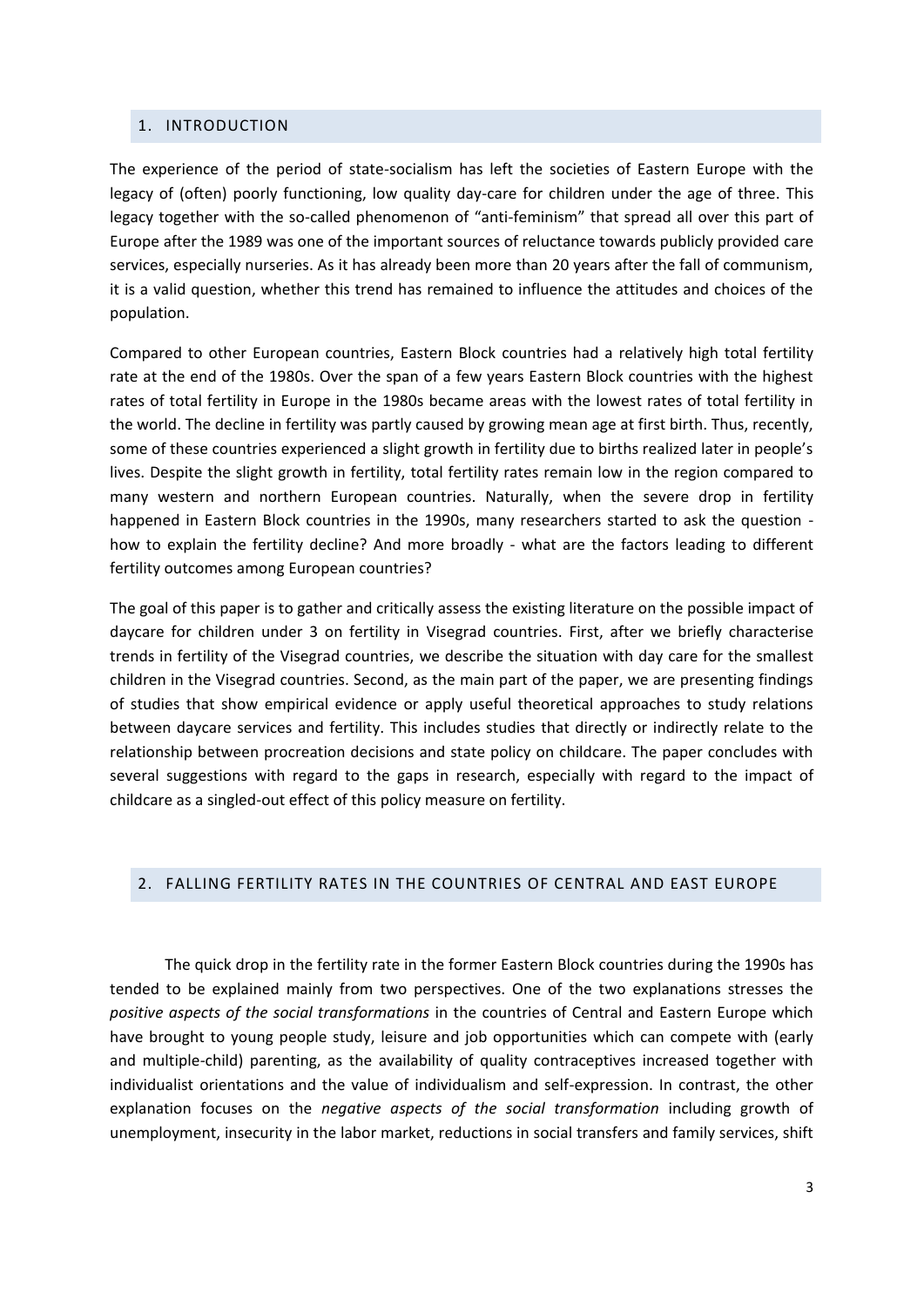of income poverty to families with children, an increase in the cost of living, and growing income and property differentiation, which may prevent the establishment or enlargement of a family. The first explanation is *a "story" of diffusion and internalisation of values of individualism and self-expression and of growing opportunities "competing with parenthood"*. The other explanation is *a "story" of external economic and institutional barriers to parenthood* (Hašková 2009). The two explanations are not mutually exclusive but rather complement one another (Sobotka 2004). Current changes in fertility in the countries of the former Eastern Block may be a result of a sudden discontinuity in the lives of people after the dissolution of the Eastern Block, which event at the same time speeded up and intensified the effects of long-term changes in values (Philipov 2003).



**Figure 1: Total fertility rate in V-4 countries as compared to selected West Euopean countries 1950-2010.**

*Source*: United Nations Population Statistics

**.** 

The second explanation that focuses on the barriers to parenthood is more interesting for us right now because it includes studies that focus on testing of the impact of the lack of childcare services on fertility. The following graph (Figure 2) shows statistically significant correlation between total fertility rate and percentage of children under the age of three in daycare among European countries. Of course, Visegrad countries belong among countries with very low fertility as well as very low percentage of children in daycare.<sup>1</sup>

 $1$  Although most Visegrad countries maintain rather high percentage of preschool children from the age of three in kindergartens, there is no high and statistically significant correlation between fertility and percentage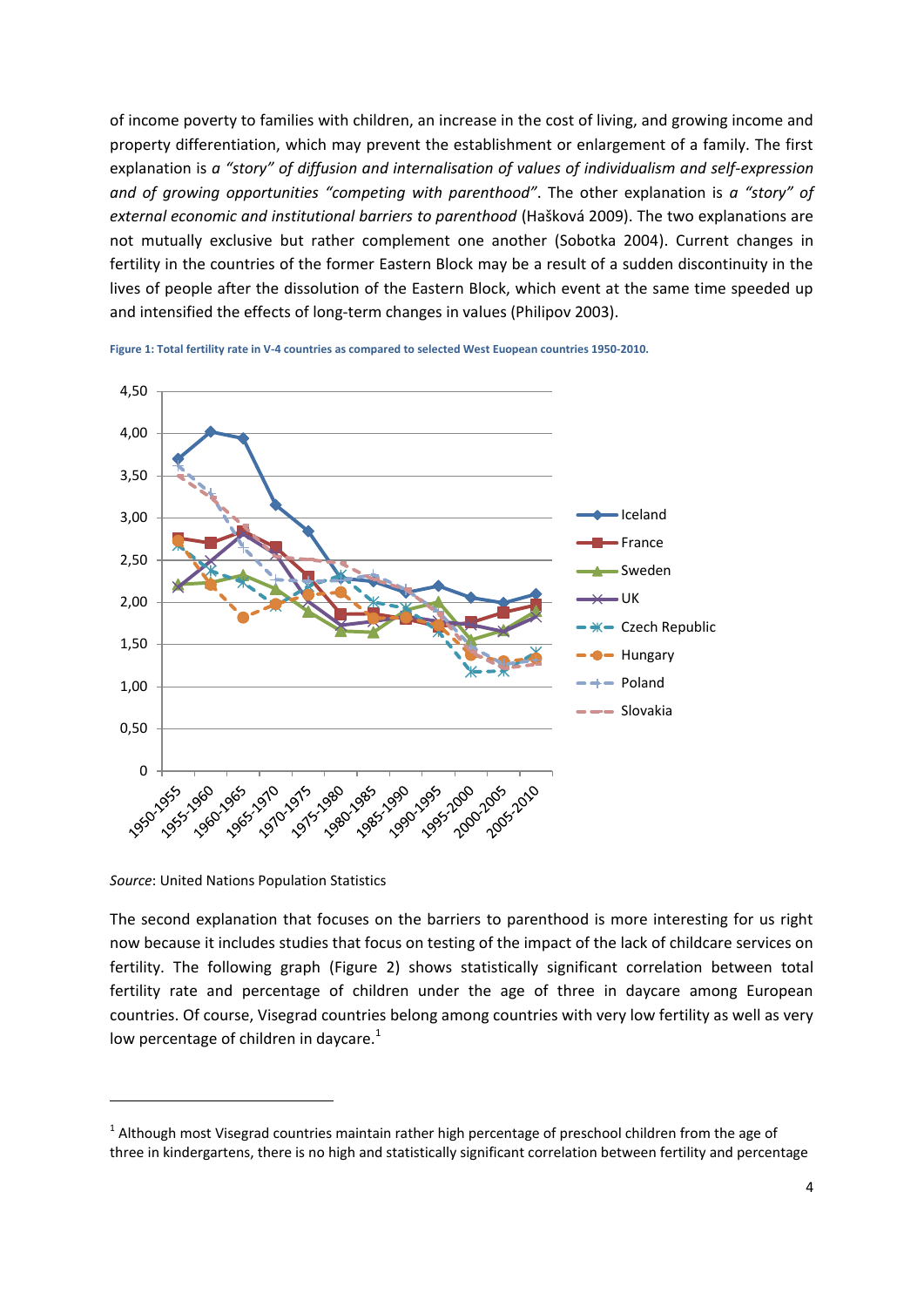

**Figure 2: Correlation between total fertility rates and share of children <3 in daycare in European countries in 2009 (Pearson's correlation coefficient = 0.65)**

*Source*: Eurostat

1

## <span id="page-4-0"></span>3. THE RISE AND DEVELOPMENT OF CHILDCARE CENTRES FOR CHILDREN UNDER THREE IN VISEGRAD COUNTRIES: RECENT TENDENCIES.

*Czech Republic*. The Czech Republic faced the sharpest decline with the availability of day-care for small children (under three). From 14% in 1989 the enrolment rate dropped down to 1% in 2000 (OECD 2000). Since 2000, the number of nurseries has further declined despite the fact that childbirth rate has slightly increased due to realization of postponed childbirths. This, though, did not mean a disinterest in running kindergartens – the constant policy of developing the network of kindergartens resulted in over 90% of enrolment of preschool children from the age of three at the end of the 1990s.

of these older children in daycare since high attendance of daycare in this age group has become common in Europe.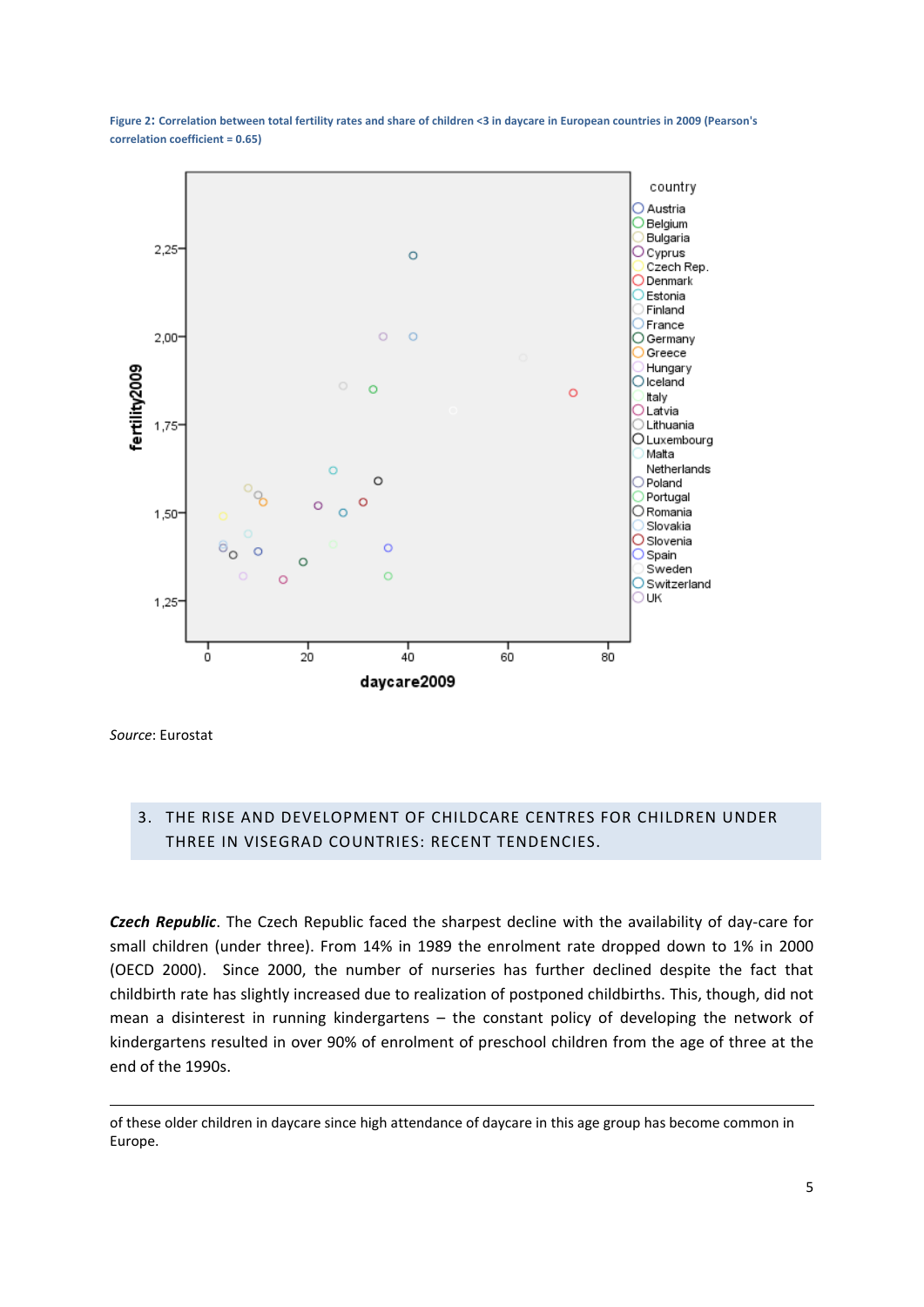There were several factors that contributed to the sharp drop in the number of nurseries. Besides the political milieau, antifeminism and postponement of childbearing, one of them was their legacy of being ranked as healthcare facilities. As such, contrary to kindergartens, they had no right to receive subsidies from the Ministry of Education. Moreover, more than a quarter of nurseries were established by factories and cooperative farms that stopped their operation or at least very quickly reduced their employee welfare programs, such as provision of childcare facilities, after 1989. Responsibility for running nurseries was given to municipalities. Since **municipalities have not received any subsidies for maintaining nurseries and have not been obliged to establish them**, nurseries survived mostly in the biggest and the richest towns only. Extension of parental allowance for full-time parents that could be collected only if the child did not attend daycare also contributed to the sharp drop in the number of nurseries. There are some other possibilities (than a public nursery schools) to place a child under three in a form of external care. Besides 54 existing nurseries (15-75 places per a nursery), children from the age of two are allowed to attend **kindergartens** if there are places available. In many municipalities finding a place for one's child is not an easy matter even at the age of three, as the demand for places in kindergartens exceeds the supply, and the demand is growing. While in 2002 less than 4.000 applications for kindergarten places were declined, in 2009 it was already 30.000 applications. Although parents are allowed to send applications to more than one kindergarten, the increase in the declined applications is huge on the national level.<sup>2</sup> Yet, there are some kindergartens that accept children younger than three in some regions. Consequently, although less than 1% of children under three attended nurseries in 2002, another almost 10% of children under three attended kindergartens (Saxonberg and Sirovátka 2006: 190). In the school year 2005/2006 more than a quarter of two years old children were registered in kindergartens although it is not clear if they attended them. Some kindergartens allow parents to register their child in September but if the child turns three only in November, the registered child is allowed to attend the kindergarten only from the age of three. Anyway, the numbers show that the demand for daycare for children under the age of three greatly surpasses the supply of nursery places.

Moreover, **a subject (a person or an agency) can be registered as a licensed provider of regular childcare for children under the age of three**. 3 Their exact number is not known but monitoring company collected information on the number of these subjects in the Czech Republic in 2008 and the result was: 50 subjects in Prague, 18 subjects in the region around Prague and 30 subjects in all the other regions in the Czech Republic (Nešporová et al. 2008). Nešporová et al. (2008) tried to contact the subjects listed in the list produced by the monitoring company in order to make interviews about their services and found out that some of the registered subjects had the license for regular childcare for children under the age of 3 but did not provide childcare anymore. However,

1

<sup>2</sup> See *Organizace vzdělávací soustavy České republiky 2008/2009*. European Commission, EURYDICE, EAOEA, p. 80. Accessible at

[http://eacea.ec.europa.eu/education/eurydice/documents/eurybase/eurybase\\_full\\_reports/CZ\\_CS.pdf.](http://eacea.ec.europa.eu/education/eurydice/documents/eurybase/eurybase_full_reports/CZ_CS.pdf)

<sup>&</sup>lt;sup>3</sup> Moreover, a concept of children's group and neighbors assistance has been introduced. Since there are no financial incentives and guidelines to establish and maintain any of the new types of childcare services, they remain rather on the paper than real.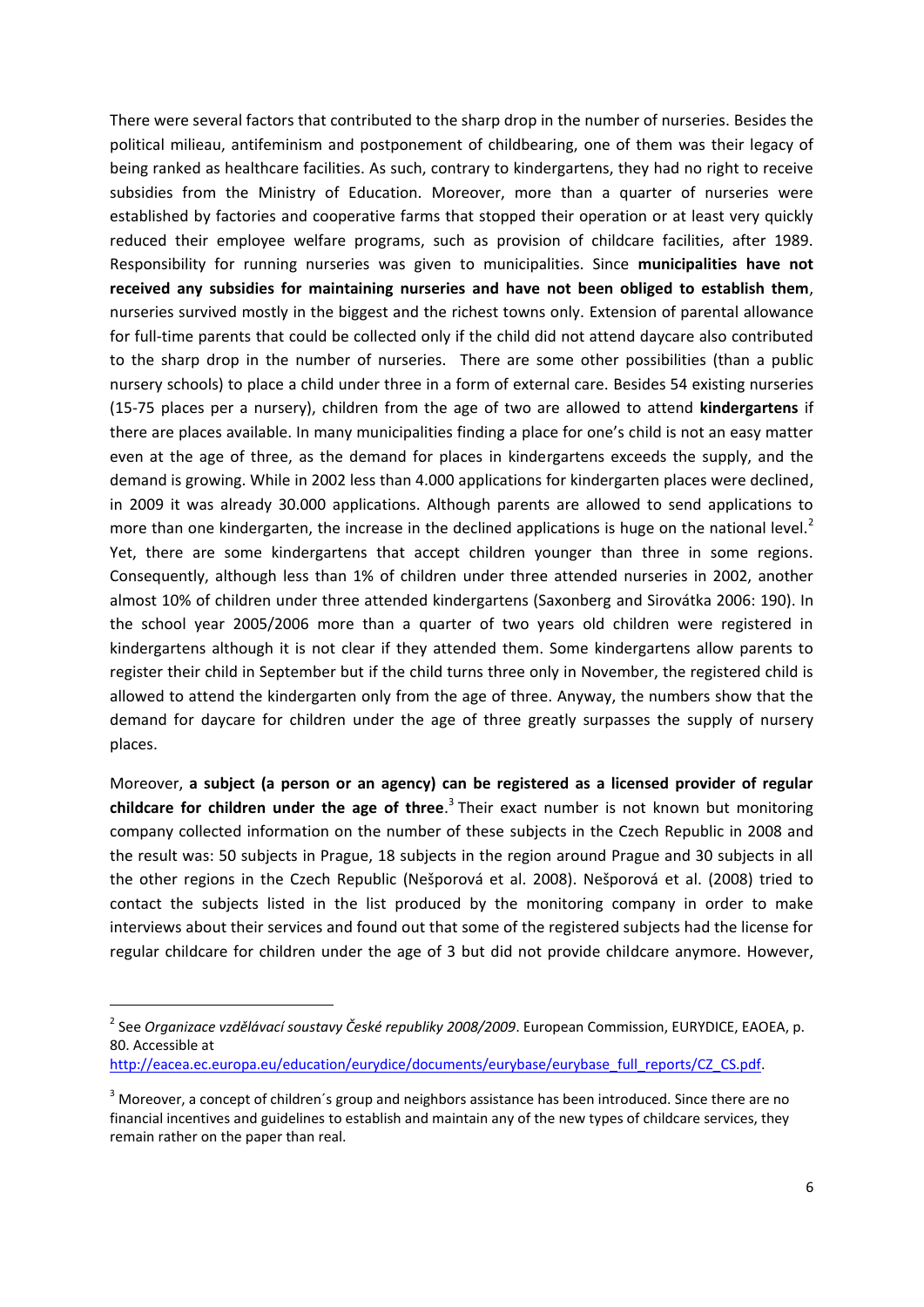Nešporová et al. (2008) mentioned that they were able to find some baby-sitters who provided childcare but did not have the license to provide regular childcare for children under the age of three.

Although we do not have exact numbers on all the registered and unregistered providers of regular childcare for children under the age of 3, survey data on Czech parents show that **regular childcare for children under the age of three is marginal** in the Czech Republic. After 1989 the malebreadwinner model became widespread among Czech families with children. Almost 90% of mothers with children under the age of three stay at home or work occasionally. Conversely, in the case of fathers, there has been a slight increase in working overtime after 1989.

**When it comes to changes in childcare arrangements in families with 2 working parents, after 1989 there was a significant decrease in the use of childcare services but an increase in the use of grandparents**. There was also an increase in the share of two-parent families in which the working parents alternate in caring for their children, although very often they have to do so while working full-time and inflexible working hours.

| of<br>Year<br>childbirth | Childcare<br>institution<br>(nursery<br>or<br>kindergarten) | Working<br>parents<br>alternated in<br>caring | Grandparents | private<br>Paid<br>childcare<br>arrangement<br>(or childcare<br>provided<br>by<br>neighbors) | One of the<br>parents<br>worked<br>from home | Total |
|--------------------------|-------------------------------------------------------------|-----------------------------------------------|--------------|----------------------------------------------------------------------------------------------|----------------------------------------------|-------|
| 1975-1979                | 68                                                          | 12                                            | 15           | 5                                                                                            | 0                                            | 100   |
| 1980-1989                | 72                                                          | 9                                             | 17           | 1                                                                                            | 1                                            | 100   |
| 1990-1999                | 58                                                          | 19                                            | 21           | 0                                                                                            | 1                                            | 100   |
| 2000-2010                | 29                                                          | 32                                            | 28           | 7                                                                                            | 5                                            | 100   |

Source: *Life course 2010* in Hašková 2011.

*Poland.* During the period of communism the network of childcare centres in Poland was developing very weakly and in fact the enrolment rate has hardly ever reached 50% for children under 6 or 5% for nursery attendance. The most remarkable changes for the functioning of childcare services also came after 1989, and were connected with decentralization of financial responsibility over day care centres. The latter was delegated to local authorities.<sup>4</sup> Because this resulted in the direct donations from the state being cut, it meant liquidation for many of the centres if their economic calculation

 4 *Ustawa z dnia 7 wrzesnia 1991 r. o systemie oswiaty* (Act of 7th September 1991 on the Education System), Dz. U. (Official Journal of Law) 1991 Vol. 95, position 425).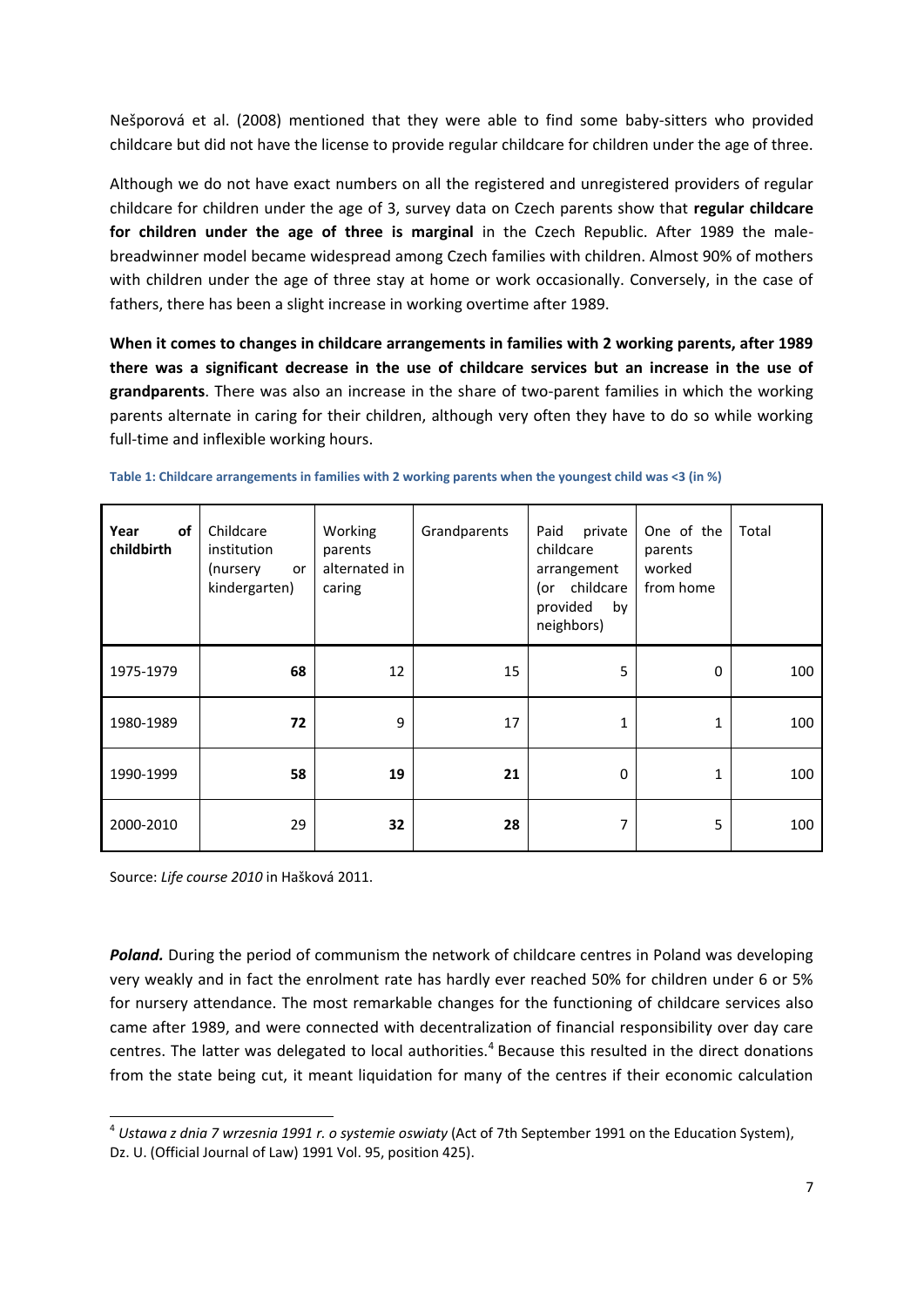showed deficit. Then, almost all nurseries and two thirds of the company-owned kindergartens were closed. The sharpest decline in the nurseries' attendance was directly connected with that fact. While in the 1980s every twentieth child under three attended the nurseries, in the 1990s, it was every fiftieth.

One of the reasons for such a sharp withdrawal from the responsibility for maintaining childcare centres was the fact that the state completely cut their financing: **in Poland, municipalities are not obliged to maintain such services for children under 3**. As the central state gave up their financing, municipalities in Poland rarely run nurseries and afternoon services.

Recently, a new law was adopted in February 2011 that established the forms of childcare centres for children under three: nurseries, "children's clubs", and "daily carers" (or "nannies").<sup>5</sup> The regulation does not guarantee any permanent financial state support. Instead, the Ministry established the Programme *Maluch* [Toddler]. The programme gives the opportunity to apply for financial support for the municipalities that would like to establish one of the forms of childcare listed in the new law: nanny, "a toddler's club", and a nursery. Though it is still too early for stating whether this programme was a success or failure, the first data gathered by the regional offices (not published yet) show the lack of interest in applying for co-financing of new nurseries from the side of municipalities.

It is also hard to estimate the number of private nurseries. One very recent study was aimed at counting based on companies' register, phone books etc. (Piętka-Kosińska and Ruzik-Sierdzińska 2001). The result was that 52 thousand children are covered by the nurseries, including the smallest form known as "the toddler's club". Together, this gives a low rate of overall coverage – only 3.3%. **One interesting result of this study was that 44% of both public and private nurseries have waiting lists, which signals high level of demand for these institutions.** 

In general, according to the survey commissioned by the Ministry of Labour and Social Policy in 2006, childcare is done within the family – including grandparents and other family members.

| Form of care                               | % of respondents |
|--------------------------------------------|------------------|
|                                            |                  |
| Father/partner                             | 51%              |
| <b>Family outside the household</b>        | 30.9%            |
| Another family member within the household | 20%              |
| <b>Nanny</b>                               | $7.1\%$          |
| Crèche or kindergarten                     | 4.2%             |

**Table 2: Distribution of forms of care over the small child.** 

*Source*: (MPIPS 2007)

**.** 

<sup>&</sup>lt;sup>5</sup> Ustawa z dnia 4 lutego 2011 o opiece nad dziećmi w wieku do lat 3 [Law of 4<sup>th</sup> February 2011 on care for children under 3], Journal of Laws 2011, no 45, item 235.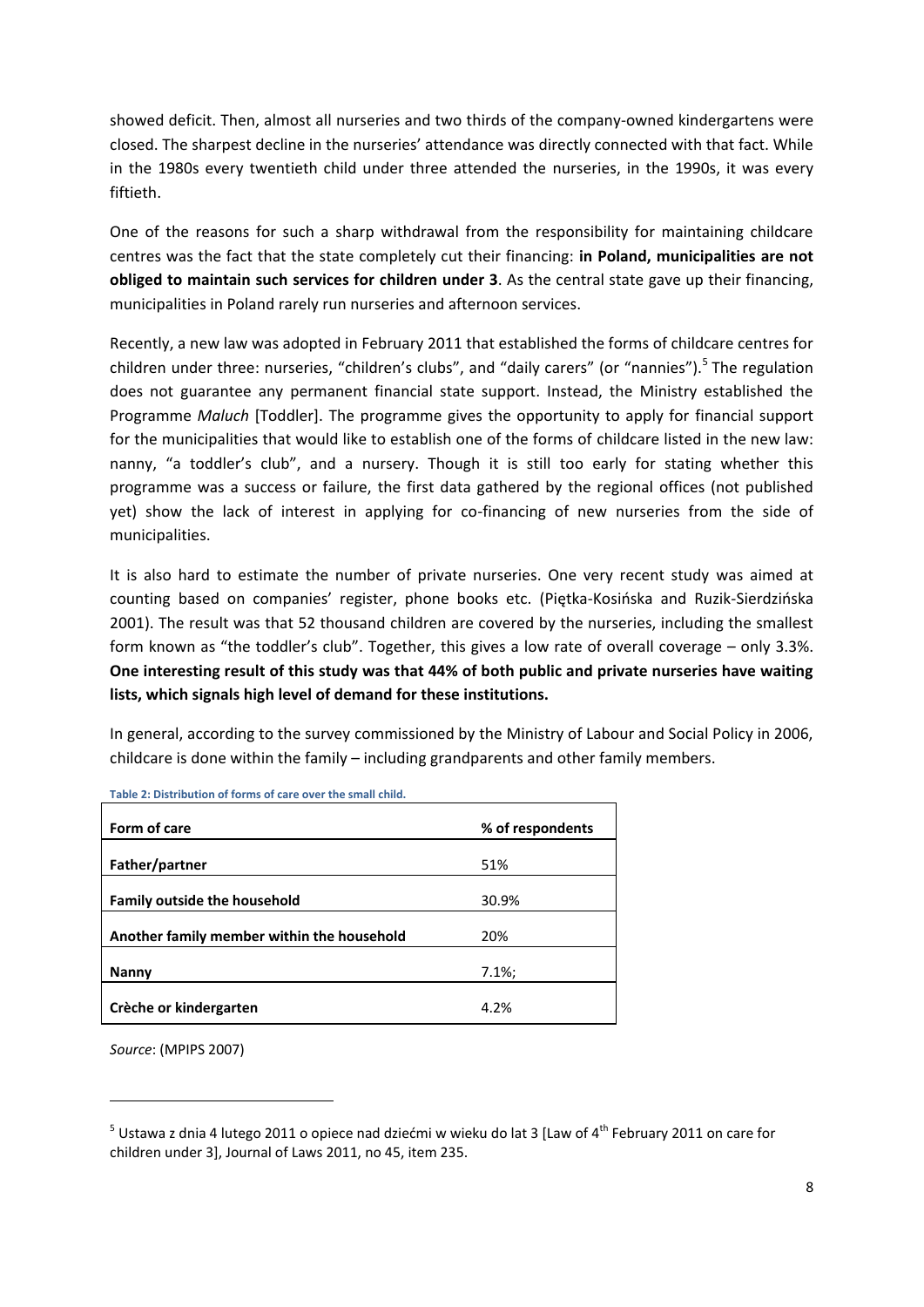*Hungary.* In Hungary, nurseries have to be set up by cities, and the maintenance of kindergartens and schools with afternoon care is obligatory for all local governments (they can form a group with other municipalities and maintain a common kindergarten for their children.). Thus, although with major regional differences, Hungarian municipalities fulfil this task (Szikra 2008). Also in Hungary childcare services did not remain without reform. However, in Hungary coverage rates also dropped down to around 9%, as compared to 13.7 % from the beginning of the 1990s (Fodor 2004).

As most of the engaged scholars – Bass, Darvas, Szomor, Korintus, and Blaskó et al. – argue that neither **the amendment of the legislation, which obliged all municipalities with more than 10 000 inhabitants to establish and maintain childcare services and increased normative, did attain the supposed 10% rise in the number of such facilities** (Bass, Darvas, and Szomor 2007; Blaskó et al. 2009). Korintus even claims that 90% of concerned municipalities did not fulfil the task<sup>6</sup>. According to the latest statistics in 2010 35 782 children attended nurseries. Statistical data show that due to the limited number of facilities, nurseries admit by 20% more children to the functioning nurseries (ibid.). Korintus adds that as a side-effect it tends to decrease the quality of the childcare services.

Searching for the reasons of intense diminution of childcare facilities Papházi found that **financing of nurseries is the key-determinant as better-off municipalities showed more willingness to maintain these facilities**. He presumed that the rate of unemployment in the municipality could have also negative effect, however its negative effect was not statistically significant (Paphazi 2008). The fact of under-financing of such services is emphasized by Korintus and Blaskó et all. Under the current regulations approximately 40% of expenses linked to the nurseries' day-to-day functioning and maintenance are financed by the state (Blaskó et al. 2009, p.33), while the remaining 60% has to be covered by the municipality. In state-funded institutions, what constitutes 90% of nurseries in Hungary, the services are free of charge. Parents pay only for meals and additional services provided.

Blaskó et all. (2009) mention four alternative types of day-care services – family day-care-service, integrated nursery-kindergarten, domestic childcare, alternative day-care service, from which the family day-care-service is the most popular after nurseries. The service is provided by one adult person, who takes responsibility over max. 7 children at his/her home. Such facilities are much more flexible and reacting to the local needs of the parents. The number of children using these services is dynamically rising – in 2005 it was 706, while in 2008 their number was around 1600 children (Blaskó et al. 2009, p.34). The state finances 30% of the expenses of such services. Similarly to nurseries territorial discrepancy is observable. The vast majority of the family day-care-services are in Central Hungary (ibid.).

## <span id="page-8-0"></span>4. STUDIES ON RELATIONS BETWEEN FERTILITY AND CHILDCARE FACILITIES IN VISEGRAD COUNTRIES: THEORETICAL APPROACHES AND COMPARATIVE STUDIES

Barbara Hobson and Livia Oláh (2006) analyzed women's agency and fertility decisions in the context of policies for reconciling employment with parenthood in 12 European states, including the Czech Republic and Hungary. They considered which individuals and families in the 1990s were delaying or

1

 $<sup>6</sup>$  Korintus 2006, p. 6, Statistical data retrieved from Hungarian Central Statistical Office</sup>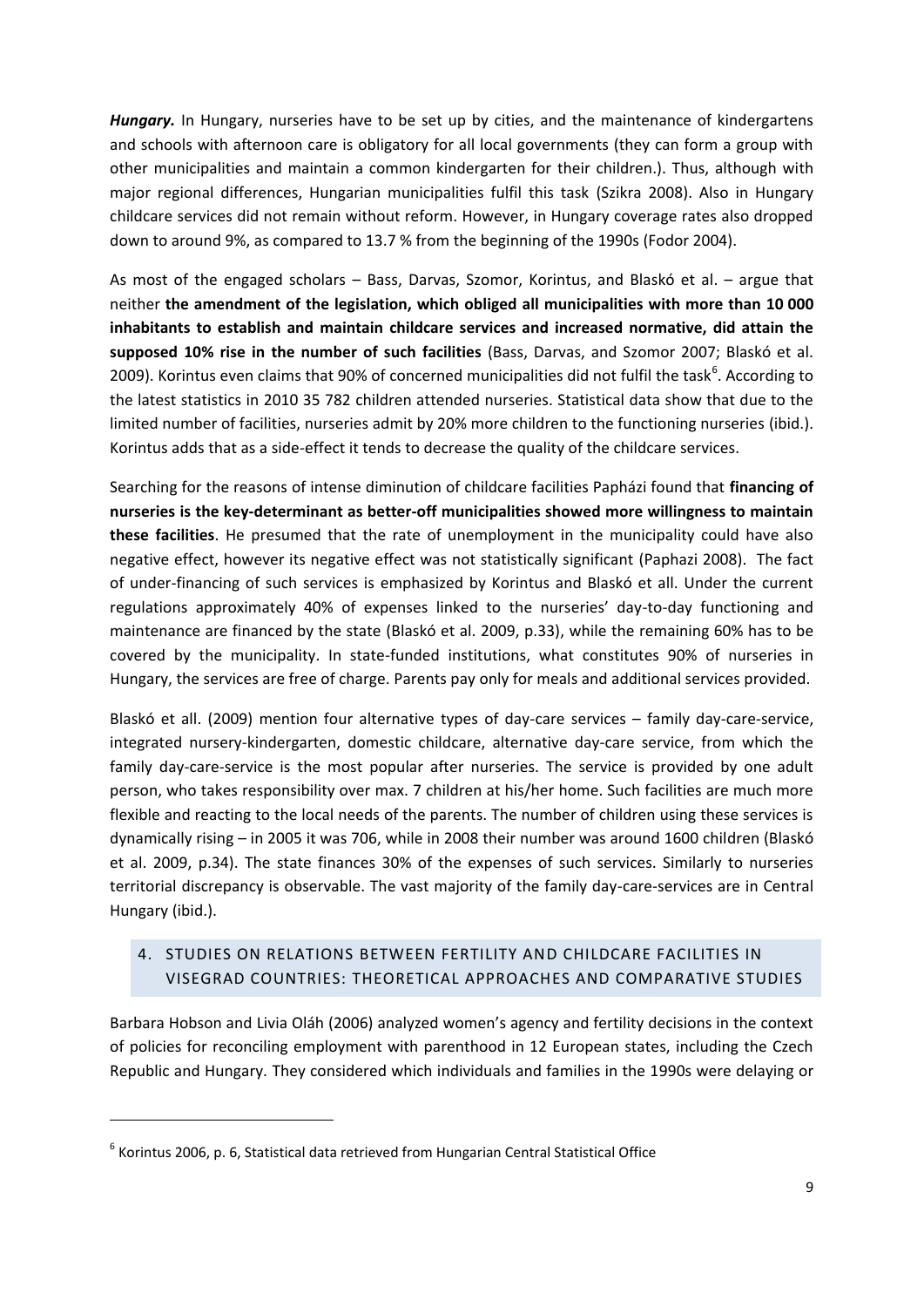denying children. They used household level data (Luxembourg Income Study) and found the clearest birthstriking effects in societies where there were weak reconciliation policies for motherhood and employment and few protections for families with uncertain economic futures. Czech Republic and Hungary were included among these countries. Although they did not test impact of daycare services on fertility directly, their results show that **lowest or none birthstriking effect could be identified only in the dual earner countries that allow mothers to combine work and care very early after childbirth** in contrast to all other types of countries (general family support countries, marketoriented countries and post-socialist countries according to modified Korpi´s (2000) typology) imply that countries with high level of daycare services are better off when it comes to fertility. In their study, birthstriking is a concept that is linked to what Sen (2006) refers to as **capabilities and agency freedom**. For Sen, capabilities involve an individual's real freedom to choose. In Hobson´s and Oláh´s (2006) particular case, this involves women's decisions around childbearing that exist within specific institutional settings that support or circumscribe the possibilities to combine employment with having a family. In other words, their goal was to **identify birthstriking countries in which significant numbers of women lack agency freedom to form families**. They showed how differences in the policy configurations in welfare regimes can mitigate the costs of children through policies that support mothers´ employment, such as daycare services.

It can be argued that neglecting the necessity of effective work-life balance policies (including daycare services for children below the age of three) increases the proportion of childless and onechild families directly and also indirectly. The **hypothesis of the low fertility trap** presumes that if fertility drops in society and remains low for a certain period of time, social mechanisms appear which lead to further reduction in fertility unless pressure is exerted to counterbalance these mechanisms. This hypothesis stands on three arguments: a) a demographic one which stresses the fact that a smaller number of potential mothers mean fewer childbirths in the future; b) a sociological one which builds on the assumption that low fertility will formulate a "culture of low fertility" and c) an argument building on the work by Easterline (1976; 1980) who links reproductive behaviour with a combination of economic aspirations and expected income of young people. This argument presumes that while the aspirations of the young cohorts have now a growing tendency, their expected income falls in consequence of an ageing population caused by the low fertility rate (Lutz, Skirbekk, Testa 2006). Goldstein, Lutz and Testa (2003) already raised the possibility of the formation of a culture of low fertility in countries where permanent childlessness (or having one child) is not a highly marginal model of private life. The argument is that generations who grow up and mature in countries with a high rate of permanently childless people (or families with one child) will be more likely to prefer and choose these models of private life as compared to preceding generations. Such a development finds support especially in the reality of reproductive behaviour, plans and preferences in the former West Germany. There the number of permanent childless women is one of the highest in Europe; there is the highest percentage of young childless people who do not want any children in the future, and at the same time there is a great proportion of those who are not sure whether they want to be a parent in the future. Although the currently high percentage of permanently childless women in former West Germany is usually explained by institutional and structural reasons (high cost of motherhood concerning the work-life balance as formed by the former gender conservative family policy) (Kreyenfeld 2004), there is also evidence of value changes – a significant increase in the preference for permanent childlessness over parenthood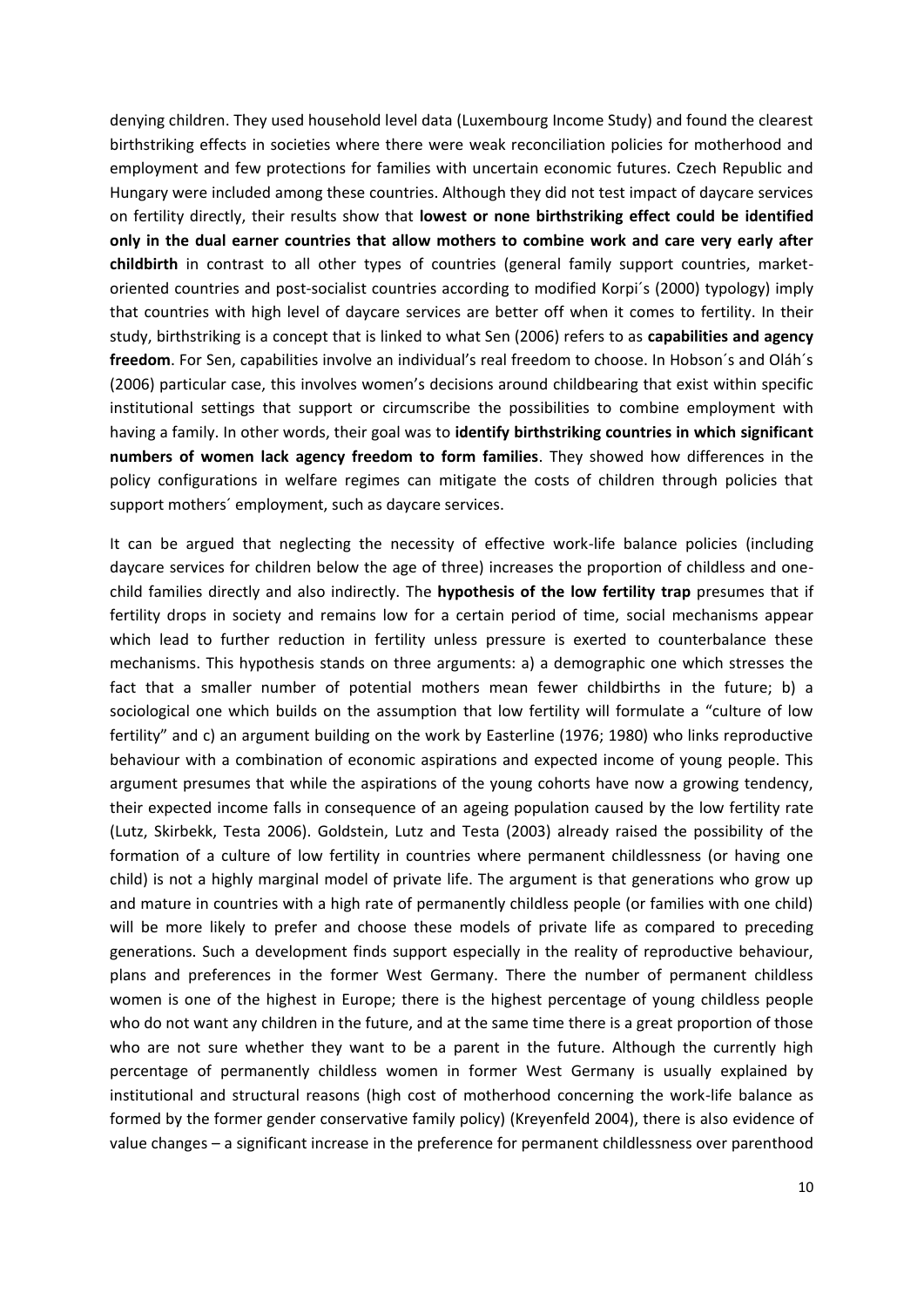(among young generations) – reacting to the social reality in which permanent childlessness has become a part of a lifestyle of a significant portion (of the older generations) of population. If the low fertility trap hypothesis and the culture of low fertility hypothesis are right, it can be argued that **implementation of highly effective work-life balance policies is likely to have positive impact on fertility mainly in those countries that have just a short experience of low fertility, such as the Visegrad countries.**

Building on their analysis from 2008 Szelewa and Polakowski (2008; 2007) noted some interesting observations with regard to fertility trends in particular childcare policy models.While Poland had one of the highest birth-rate in the region at the beginning of the 1990s, it ended up with the lowest score in 2005. In other words, *the implicitly familialistic* policy type could contribute in the first lace to the most serious downfall in the demographic growth. Similar situation takes place in the countries with the explicitly familialistic childcare policy type (supporting cash benefits but neglecting childcare services). When it comes to the female/male economic activity ratio the first country observed quite significant drop in the first years of the transformation. The ratio shifted from 0.83 in the beginning of the 1990s to 0.73 in the mid-1990s. It was accompanied by a steep decrease of the fertility rate, one of most significant for the region. Slovakia repeated somehow the story of the Czech Republic: a dramatic drop of activity rate followed by some fluctuations of less significant degree. When it comes to the fertility rate, its level was one of highest in the region in the beginning of the transition. It has followed the trend for the countries pursuing *explicit familialism* type of policy, but the fertility rate was comparatively higher for the first half of the period, and then it also reached low level at the end of the 1990s. As compared with the groups, it can be said that the situation of the countries within the *explicit familialism* childcare policy type is closest to the situation of Poland.

The group pursuing the *optional familialistic* type of childcare policy consists of two countries: Hungary and Lithuania. When it comes to the fertility rate, it also located in the middle of distribution among Central European countries when the transition started. The next years marked the decline in the number of births, but it should be noted this decline was not as steep as in other countries. The story of the fertility in Lithuania resembles the one of Hungary. In the early 1990s it was rather high, then it declined quite fast. From the mid-1990s. the decline became more moderate, with some fluctuations. In sum, this group of countries could be characterised by more ambiguous and less revolutionary changes concerning female employment activity and demographic processes.

The two countries classified under the *female mobilising* cluster (emphasis on childcare services, not on support in cash) had different experience with the employment and demographic processes. The characteristic feature for these countries is the biggest *rise* in the female participation ratio as compared with other countries. Interestingly, since the mid-1990s these two countries also noted a considerable increase in fertility rates. In contrast to the countries with familialistic childcare policy types (like for example, the Czech Republic, Slovakia, Slovenia or Poland), Latvia and Estonia managed to overcome the declining trends in childbirth that became obvious already in the middle of the past decade. Most recently, Estonia and Latvia are the countries with the fast growing both: female participation ratio and birth-rates.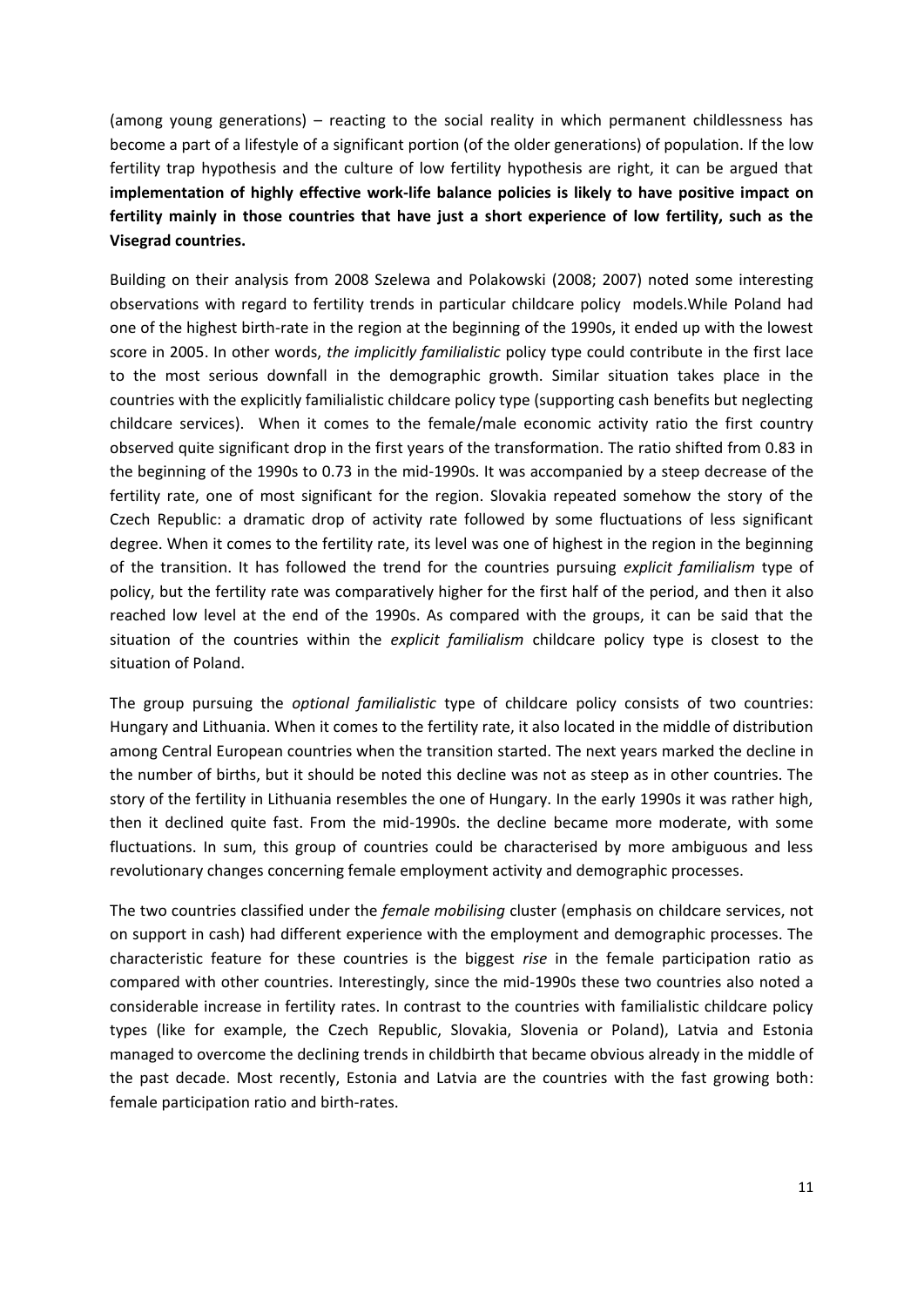Livia Oláh (2011) in her recent publication combined gender equity theory with risk aversion theory to argue that the time policies of early childhood education and care are important for fertility in recent European societies, including Visegrad countries. According to **risk aversion theory**, changes on the ever more flexible and globalized labor market led to increase in uncertainty on the labour market. Young people, men as well as women, seek to minimize the risk of economic uncertainty by postponing and reducing family plans and instead, they invest in their human capital. Childbearing is thus greatly affected by policies that either support or constrain the combination of parenthood and gainful employment. Livia Oláh (2011) argues that as the gap of gender equity in the educational system and the labor market versus that in the family widened, increasing numbers of women have become aware of the risks of having more than a very limited number of children. She also argues that **unless family policy measures are perceived as effective in reducing the insecurity linked to motherhood, fertility falls to low levels**. She points to the fact that all over Europe, self-realization has become an accepted goal for all individuals, irrespective of gender. Fertility rates have remained well above the critical level of 1.5 births per woman in a number of countries, but not in others, though. This suggests the importance of the particular social context and policy measures.

Since part-time work and availability of daycare are usually perceived as pro-family measures, based on aggregated data Livia Oláh (2011) tested the relation between fertility and percentage of women working part-time and between fertility and percentage of children younger than three in daycare. She shows that **correlation between total fertility rate and percentage of women working part-time in European countries is rather low while correlation between total fertility rate and percentage of under-three-year-old children in childcare in European countries is very strong**. Thus, availability of daycare services is more important for fertility than availability of part-time work. Moreover, based on aggregated data Livia Oláh (2011) argues that **access to high-quality daycare services that allow mothers to work not only facilitate childbearing but increases also preferences to have children**.

## <span id="page-11-0"></span>5. RESEARCH ON CHILDCARE AND FERTILITY: EXISTING RESEARCH COUNTRY BY COUNTRY.

*Czech Republic***.** In the Czech Republic, there was a lively debate between Rychtaříková (e.g. Rychtaříková 2000) and Rabušic (e.g. Rabušic 2000) about the impact of welfare provisions on fertility. While Rychtaříková believes that welfare provisions matter and argues that the decline in welfare provisions contributed to the post-1989 fertility decline in the Czech Republic, Rabušic argues that they did not have any significant effect. While Rabušic uses public opinion data to show that the decline in childbirth was caused by shifts in values, Rychtaříková uses the argument that welfare provisions proved to impact on fertility in Czech society already in the 1970s. She argues that the propopulation measures of the early 1970s proved to increase completed fertility of several cohorts of women. Also Kocourková (2007) and Čermáková (2005) argue that decline in childcare services could contribute to the post-1989 decline in fertility in the country. Similarly Kuchařová (2010) argues that availability of childcare services is necessary condition for higher female employment rates and one of conditions – however, not the singled one – for higher fertility.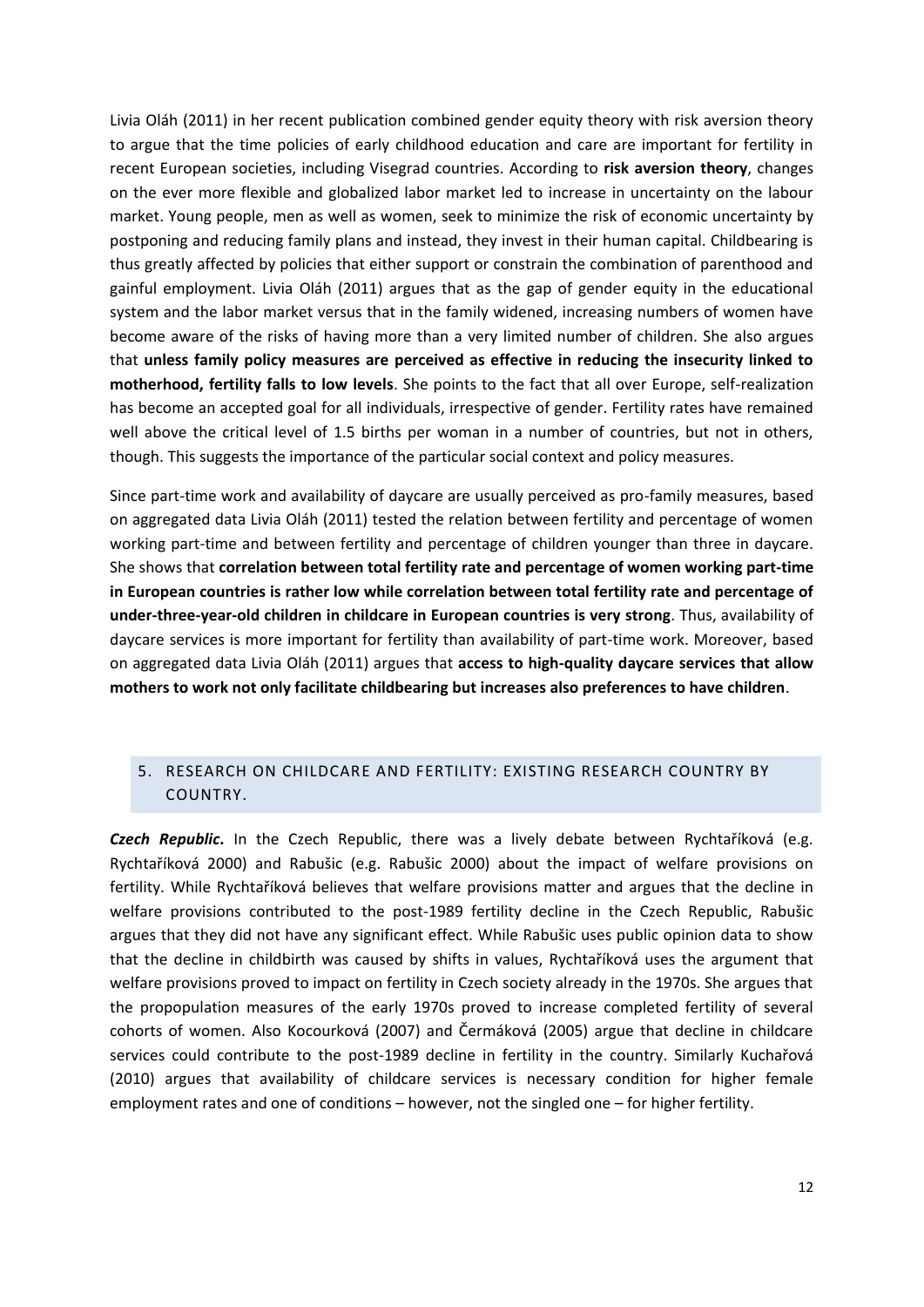Hana Hašková (2009) applied McDonald´s **gender equity theory** to explain postponing, delaying, giving up and denying childbearing in Czech society. Peter McDonald introduced gender equity theory in relation to fertility in order to explain the long-term differentiation of fertility in developed European countries by the degree of the **conflict between a relatively high level of gender equity in individual-oriented institutions (such as education system and labour market) and a persistently low degree of gender equity in family-oriented institutions and the family (including the division of household work and the type of welfare provisions)**. The implication is that higher level of gender equity in family-oriented institutions is necessary to avoid very low fertility in developed European countries (see McDonald 200a,b; 2002). She combined labour market and social policy indicators and attitudinal data from the international ISSP survey on family and gender roles and applied cluster analysis and simple correlations in order to show that the Czech Republic currently ranks among the low fertility countries, not just according to the total fertility rate, but also according to the degree to which it is oriented towards full-time mothering and according to the degree of conflict between work and family life, which exists in both, the population's attitudes and the institutional setting that circumscribes compatibility of work and care. Cluster analysis showed three clusters. The first cluster included work-oriented countries, where fertility is high and female and mother´s labor market participation is high and supported both at the attitudinal level and welfare provisions. The second cluster included countries with large conflict between female labor market participation and mothering because in these countries (including the Czech Republic), female labor market participation is perceived necessary but mothers´ work is perceived to be detrimental to the family. Fertility is low in these countries. The third cluster included countries that display somewhat lower conflict between female labor market participation and motherhood at the attitudinal level since being a housewife as well as a working mother of preschool children is accepted in these countries. Labor market conditions and welfare provisions then differentiated among countries in the last cluster when it comes to fertility. The situation in the Czech Republic that is coming closer to a male breadwinner model of a family due to the decline in childcare services and increase in incentives for mothers to stay at home for the first 3-4 years of their children´s lives, has implications for distribution of childlessness according to socio-economic status and gender. Analysis of Czech census and sample survey data show that **highly educated women remain the most and increasingly more childless and low educated men remain the most and increasingly more single and without children**. The thing is that high educated women and low educated men fit the least to the idea of the male breadwinner – female carer family. Hašková shows on survey data that work situation matters in decision-making on starting a family in young generations of Czechs more than in older generations of Czechs. Moreover, the importance of one´s own or partner's work situation in decision-making on starting a family is not distributed equally among population with different levels of education. While education of men does not play an important role, the higher the education of childless women is, the more she stresses that work seriously interferes with her childbearing plans. It can be assumed that accessible quality childcare services could reduce conflict between work and care in childbearing plans of these women because higher educated women are more inclined to shorter career interruptions and using childcare facilities which are missing in the country.

There are numerous studies on attitudes of Czech population to different welfare provisions. Some researchers use these studies to argue that Czech women prefer long-term interruption of their labor market participation (e.g. Valentová 2006). Others study how preferences are structurally and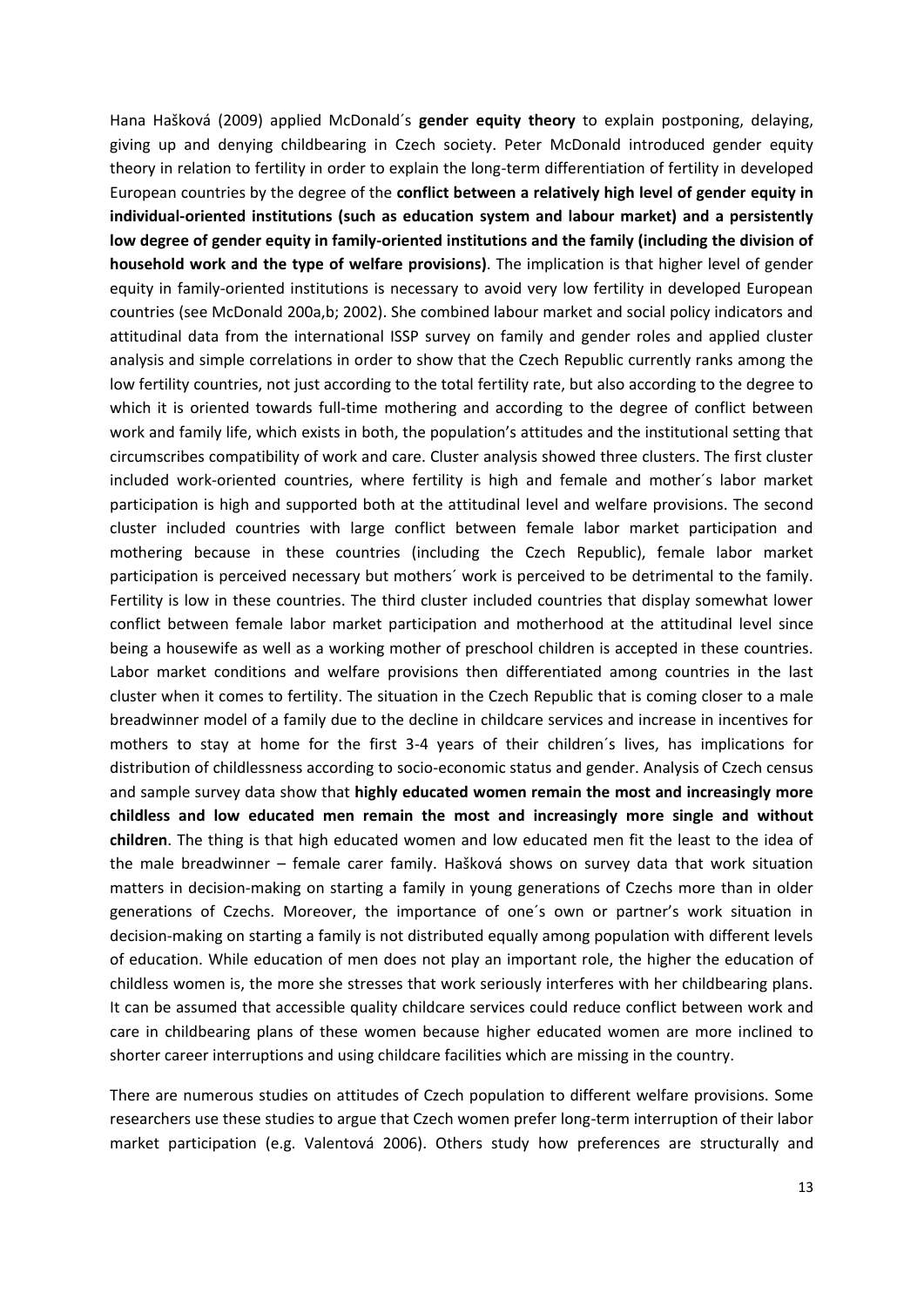culturally embedded and point on the danger of short-sighted interpretations of preferences (e.g. Křížková et al. 2008).

Kuchařová et al. argues that despite women's considerable professional aspirations, they prefer to take care for their children by themselves at the time before their children start going to school. Complementarily, nurseries and kindergartens are considered best for children at the age of 2-3 by 5% of women only, for children at the age of 3-4 by 35% of women only and for older children by 67% of women (Kuchařová 2010: 27).

However, Sirovátka and Bartáková (2008) showed opinion inconsistency in Czech population. While Czechs highly appreciate egalitarian model of the family on general level, in which both, man as well as woman participate in the labor market and in childcare, when it comes to real strategies and preferences and concrete daily problems that are structurally and institutionally determined Czechs rather stick to gender traditional model of the family. They argue that this opinion inconsistency is a result of institutional settings lagging behind value orientations.

As mentioned above, some surveys indicate that Czechs think that children should stay at home for the first three years and that the state should not support daycare for children under three. For example, one survey carried out by the Ministry of Labor and Social Affairs together with Masaryk University showed that among residents between 20 and 30 years of age, 65% thought that it was better for the state to give financial support so that the mother could stay at home as long as possible to take care of the children than for the state to provide high-quality childcare services (Saxonberg and Sirovátka 2009). In 2010, 84% of parents of children under six agreed with the statement that the mother should provide daylong care to a child under three (more than one half indicated "I strongly agree") while only 50% agreed with the statement that a nursery or kindergarten could be beneficial for a child under three (Dudová and Hašková 2011).

However, the results of these and other surveys also show that almost all Czech women state that women should contribute to the household income (Saxonberg and Sirovátka 2006; Hašková 2009). Moreover, the Czech Republic is among those countries where people are least likely to agree with the statement that it can be just as satisfactory for a woman to stay at home as to be employed. **Compared to other countries in Europe, the Czech Republic demonstrates the greatest conflict between the demand for both partners' employment and the opinion that women's gainful employment is to the family's detriment.** On the one hand, women see their remunerative work as an economic necessity and also as one of the necessary sources of their personal satisfaction and self-fulfillment. At the same time, in their opinion paid labor also brings lower rates of satisfaction to the family and the child (Hašková 2009; Saxonberg, Hašková and Mudrák 2012). Thus, even if nurseries are not popular in the Czech Republic, they seem to be necessary for economic reasons and as a source of women´s personal satisfaction (Saxonberg, Hašková and Mudrák 2012).

Moreover, as mentioned by the above mentioned authors, **men reject nurseries statistically significantly more often than women, and men also insist significantly more often than women that the mother should provide daylong care to a child under three. The women who bear the burden of caring for small children (and especially higher educated women) do not have such clear**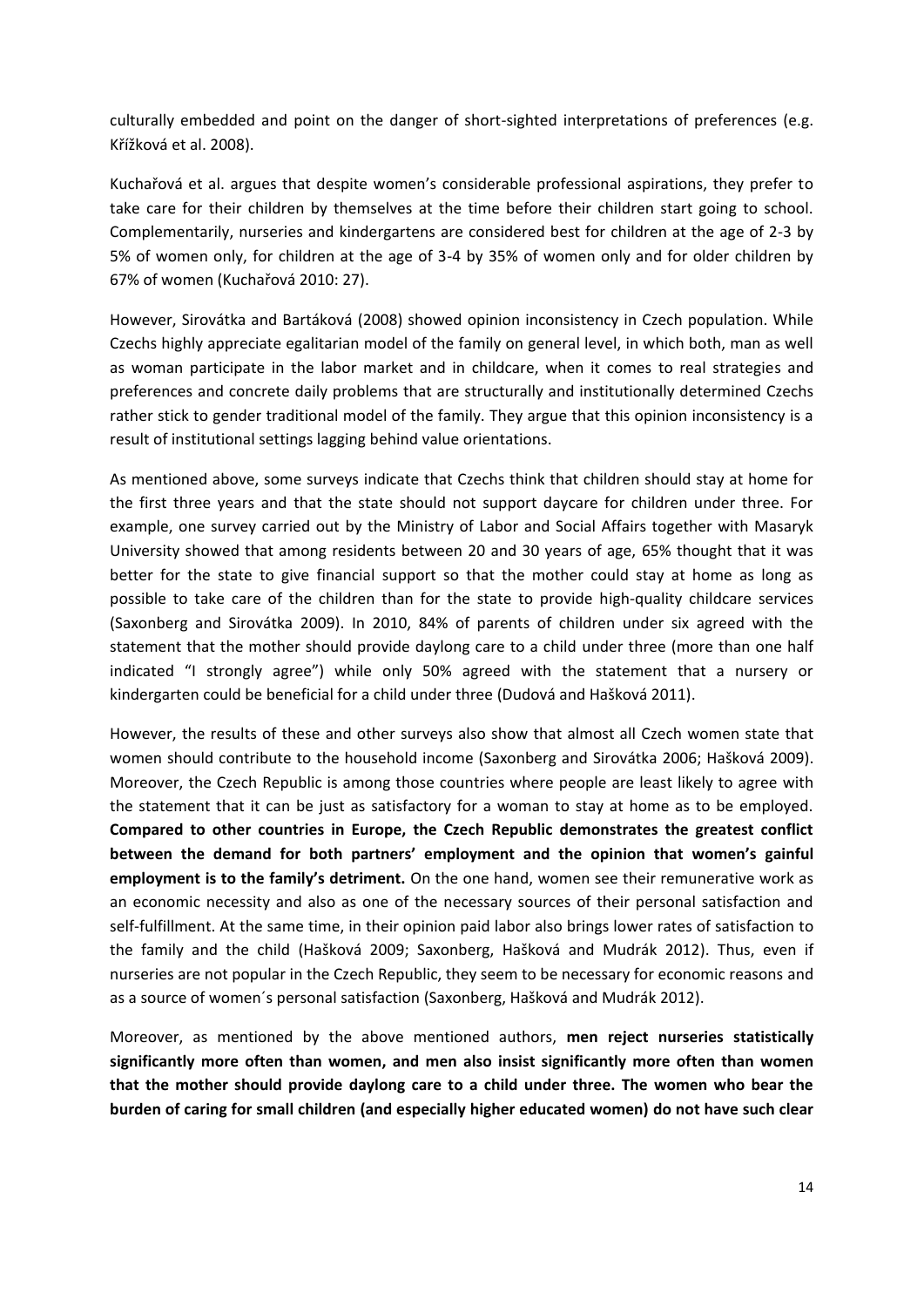**cut opinions** about daylong maternal care to a child under three (Saxonberg, Hašková and Mudrák 2012).

**Poland**. The research on fertility trends in Poland has long been dominated by the studies using descriptive statistics for studying the trends in fertility, especially with regard to the observed sharp demographic decline that took place in Poland in early 1990s. The studies that link childcare attendance and fertility have been rare and mostly conducted in the Institute of Statistics and Demography, Warsaw School of Economics.

One of the first post-1989 studies were issued by the Institute of Labour and Social Issues (Graniewska, Balcerzak-Paradowska, and Staniszewska 1991). The primary goal of this research was to map the motivations for using childcare leave (extended maternity leave turned to "parental leave" in 1996), as possibly related to socio-economic background of women (men), but also according to their views on childcare or the number of children within the household. The researchers' aim was also to generally get some more knowledge on the problems of female employment and pro-creation decisions as (possibly) related to career and professional life. The authors used data from the survey among 1630 female workers. The sample comprised 137 women 94 on childcare (extended maternity) leave, 6 those who returned to work after the leave and 37 of those who did not use it, 249 children altogether. Female workers were mostly "blue-collars", under 30, and married.

**Main results showed highest fertility among women who used childcare leave and came back to work.** Though their preferred model of family included two children, more than 50% women did not plan to have another child. Those who resigned from having the desired number of children would change their opinion if: husband earned more (28%), they better housing conditions (28%), childcare leave benefit was higher (21%), their own earnings were higher (8%). **Therefore, at least in 1990 the availability of nurseries did not represent an important factor for procreation decisions,** at least among the women that were part of this particular research project.

**More recent data suggest shift in the role of the nurseries as alternatives for childcare leave or permanent economic inactivity**. One of the most comprehensive surveys that was conducted so far in Poland was the LFS module "Professional, Educational and Family Activities" (2005). The sample comprised 8 534 respondents living in 3840 households – but 4384 filled in the questionnaire (79%). Based on this research and combining it with several other, smaller surveys, the demographers and economists from the Institute of Statistics and Demography at Warsaw School of Economics produced a series of papers that based on the result of this research used descriptive statistics, as well as statistical modelling (probit and tobit models, logistic regression models), however, they focused more on the issues of employment and economic activity.

An edited volume that was the main publication based on the survey results (Kotowska, Sztanderska, and Wóycicka 2007) included the chapters devoted to the question of childcare (Matysiak 2007a, 2007b). The analysis linked different socio-economic features of women and men and the choices with regard to the form of care (internal or external). Unsurprisingly, greater propensity to use external forms of care was associated with higher levels of education, higher income and the living in bigger cities.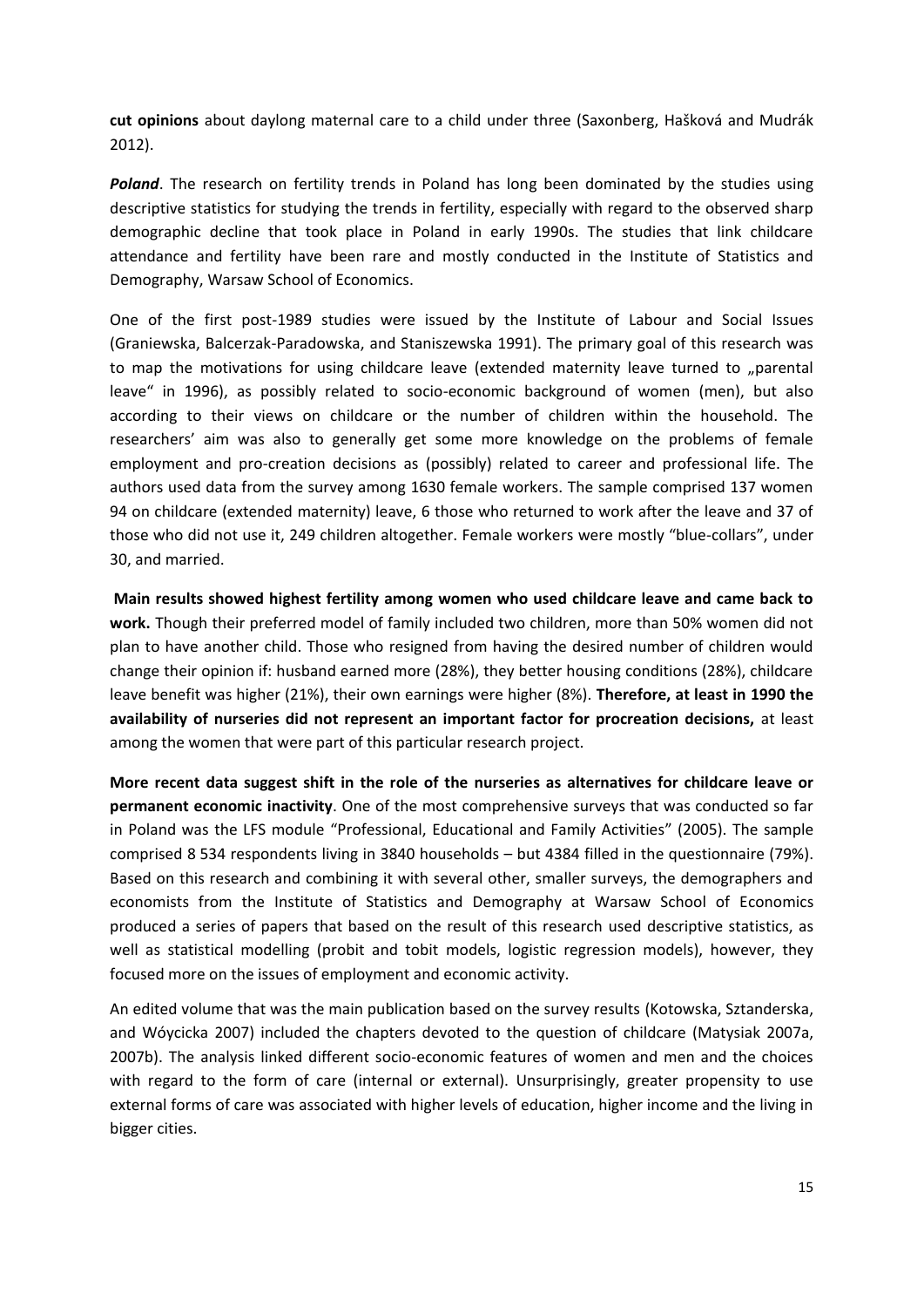**With regard to procreation decisions the study noted discrepancy between the desired number of children and the number of children within the family (plans included).** Those who were unsure declared that the following policies would make them consider the decision: kindergartens/afternoon services (about 60%), lower costs of education/more accessible nurseries (and of better quality) 55%, flexible working hours/work at home option, lower childcare costs, 50%, More assistance from family members 45%. Generally though: 41% preferred cash benefits, 7% services. The possible use of the nurseries was not singled out in the study, however in comparison to 1990 the possible impact of the availability of childcare on procreation decisions turned out to be important.

**Kotowska et al. (2008) argue that in general state's withdrawal from providing services might have an impact on fertility – the study title is "Fertility decline as a response to profound societal and labour market changes".** Basing on the results of the abovementioned LFS survey, the authors regarded "the costs of raising children" and "an uncertain future for children" as the most relevant determinants for limiting the number of children. In short, the authors found the policy preferences in Poland corresponding to policy measures the suggested by McDonald (2002b) and Gauthier (2005).

In a qualitative study (48 interviews) Monika Mlynarska (2011) demonstrated the salience of employment as the prerequisite for the decision about having the first child. In general, the interviewed women were concerned about the financial situation of their future children. The access to the nurseries was not emphasized, however, the women were also concerned about providing opportunities for the child's development.

*Hungary.* Gábos and Tóth (2000) base their study on fertility in **the economic understanding of childbearing that defines fertility as the result of the rational decision-making of parents measuring the costs and benefits of childbearing.** The efficacy of childbearing is linked to the value of a child, but it can be viewed as an investment as well to ensure the parents security in their economically inactive periods.<sup>7</sup> Direct costs constitute of financial expenses and costs measured in time and work. Among indirect cost are the opportunity costs as the consequence of the mother's time spent on childcare instead of her production in the labour market (Gábos and Tóth 2000). Gábos and Tóth identify that social and material security of parents is highly relevant factor when deciding on childbearing. The lack of material security discourages couples to start a family resulting in delaying childbearing (ibid.). Similarly, Szikra and Szelewa emphasize that families with only one breadwinner tend to delay childbearing for the reasons of lack of finances (Szikra and Szelewa 2010 p. 108). In case of higher income household the effect is ambiguous. On the one hand, higher income of the household is considered to have stimulating effect on fertility. On the other hand, the economic activity of the woman has negative impact. The higher education level and the higher income of women result in disincentives to childbearing as the costs of absence from employment increase. Gábos and Tóth claim that in such cases, the man's income and various social norms and values are determining the final decision.

1

 $<sup>7</sup>$  For further details on the theories of fertility and childbearing see Leibenstein in (Gábos 2005)</sup>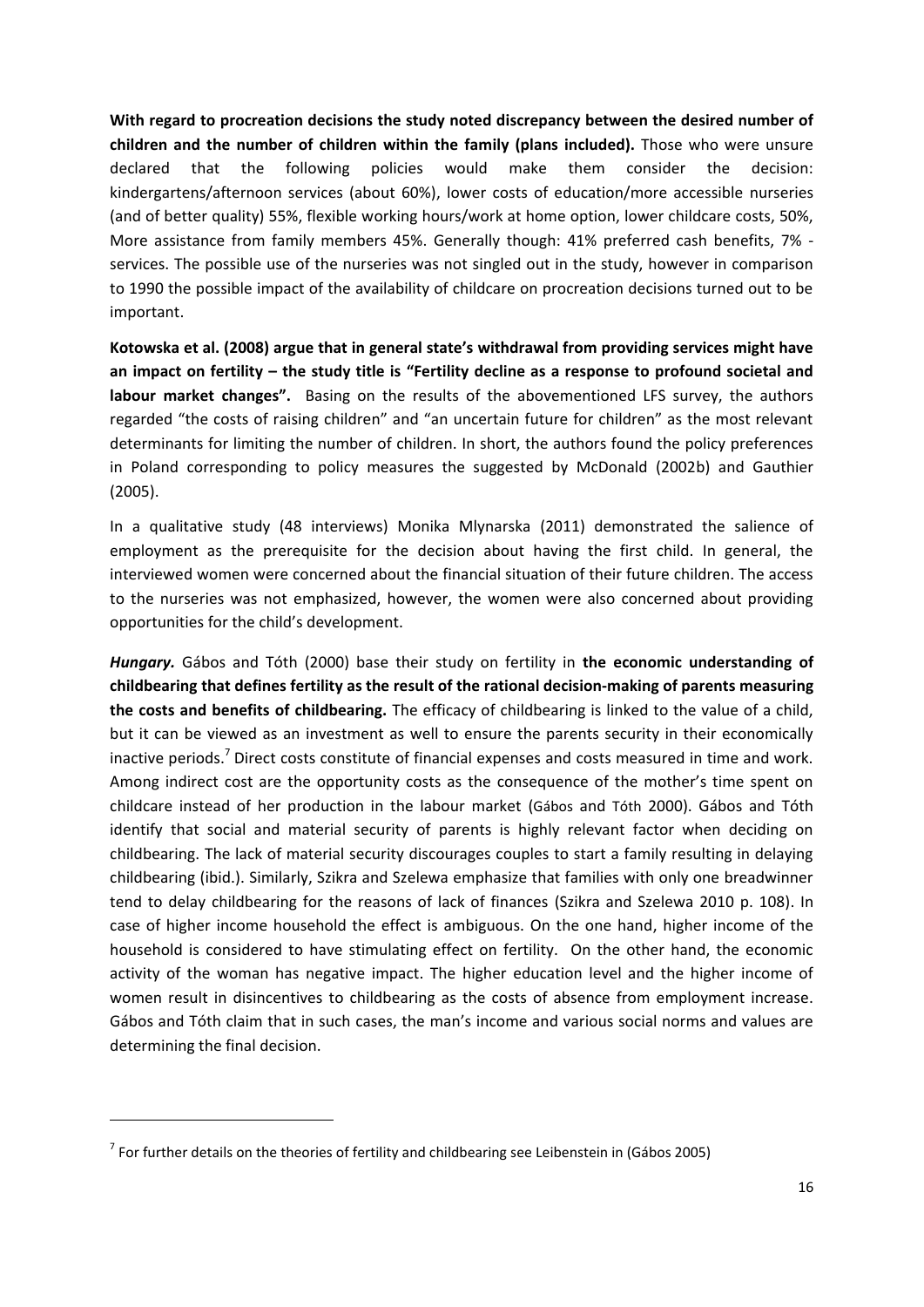**Family benefits intended to decrease direct and indirect costs of childbearing have statistically significant, positive effect on fertility**. Gábos on the basis of his macro time-series analysis concluded that one-per cent increase in cash benefits imply a permanent effect of 0.21 - 0.31 increase in fertility in the researched period of 1950-2003 (Gábos 2005, p.150). In relation to these estimation Bálint and Köllő point out the limits of the research and warn to consider the possibility to attain the same effects, but by other types or modes of benefits (Bálint and Köllő 2008, p.54). Kapitány examines specifically the effect of Gyed (insurance based maternity leave) and similarly finds positive impact of the benefit on the childbearing by contrasting the fertility rates and estimated fertility rates of certain age cohorts. He identifies a low increase in fertility rates approaching 10% (Kapitány 2008, p.74). Gábos and Tóth (2000) argue that one of the most determining factors of childbearing is the (loss of) income of women. Therefore they conclude that those measures increase the most the fertility rates which are directed at decreasing the mother's costs of absence from employment. According to a more recent study of Gabos, Gal, and Kedzi (2009) a 1-per-cent increase in childrelated benefits would increase total fertility by 0.2 per cent, while the same increase in pensions would decrease fertility by 0.2 per cent. The effect increases by birth order, and is more meaningful for child-related benefits.

**In contrast to researches on cash benefits, investigation of the effects of in kind benefits including the childcare provisions has been limited in the Hungarian academic literature on fertility so far**. However several indirect impacts of childcare provisions are observable. According to Bálint and Köllő's analysis in-kind benefits have positive impact on the re-employment of women, which under the conditions of access to child-care services contribute to decrease the conflict between employment and family life. Availability of childcare facilities provides choices for parents on how they want to care of their child. Szikra and Szelewa in their article object that this choice is highly dependent on the social status and the family income (Szikra and Szelewa 2010). Bálint and Köllő (2008) similarly point out that the chances of mothers with secondary education and higher education are twice higher to get re-employed. Thus the positive effect of nurseries is the highest for these groups of women, while the choices of the lower-educated women are much more limited, which later can be reflected in fertility rates.

**A well-known argument is that the parents' prefer to stay at home and raise their child, however Bass and Darvas as well as Korintus warns, that until availability of nurseries is not ensured, this argument can be highly distorted.** There are only limited data concretely on the childcare arrangements of families. Bass and Darvas refer to researches conducted in 1980s showing that 90% of under-educated mother, 87% of mothers with secondary education and 77% of graduated mothers prefer to raise their child at home. The rate of choosing child-care facilities is higher among higher educated mothers (17%). Bass and Darvas presume that due to the mothers' declining prospects of re-employment, now this phenomenon is even more strengthened and valid. The results of a public opinion poll conducted in 2003 prove that mothers prefer to spend the given 3 years on childcare at home and do not hurry to return to employment (only 10% does till the child reaches 1,5 years) or to start part-time jobs (Bass, Darvas, and Szomor 2007, p.15).

### <span id="page-16-0"></span>6. CONCLUSIONS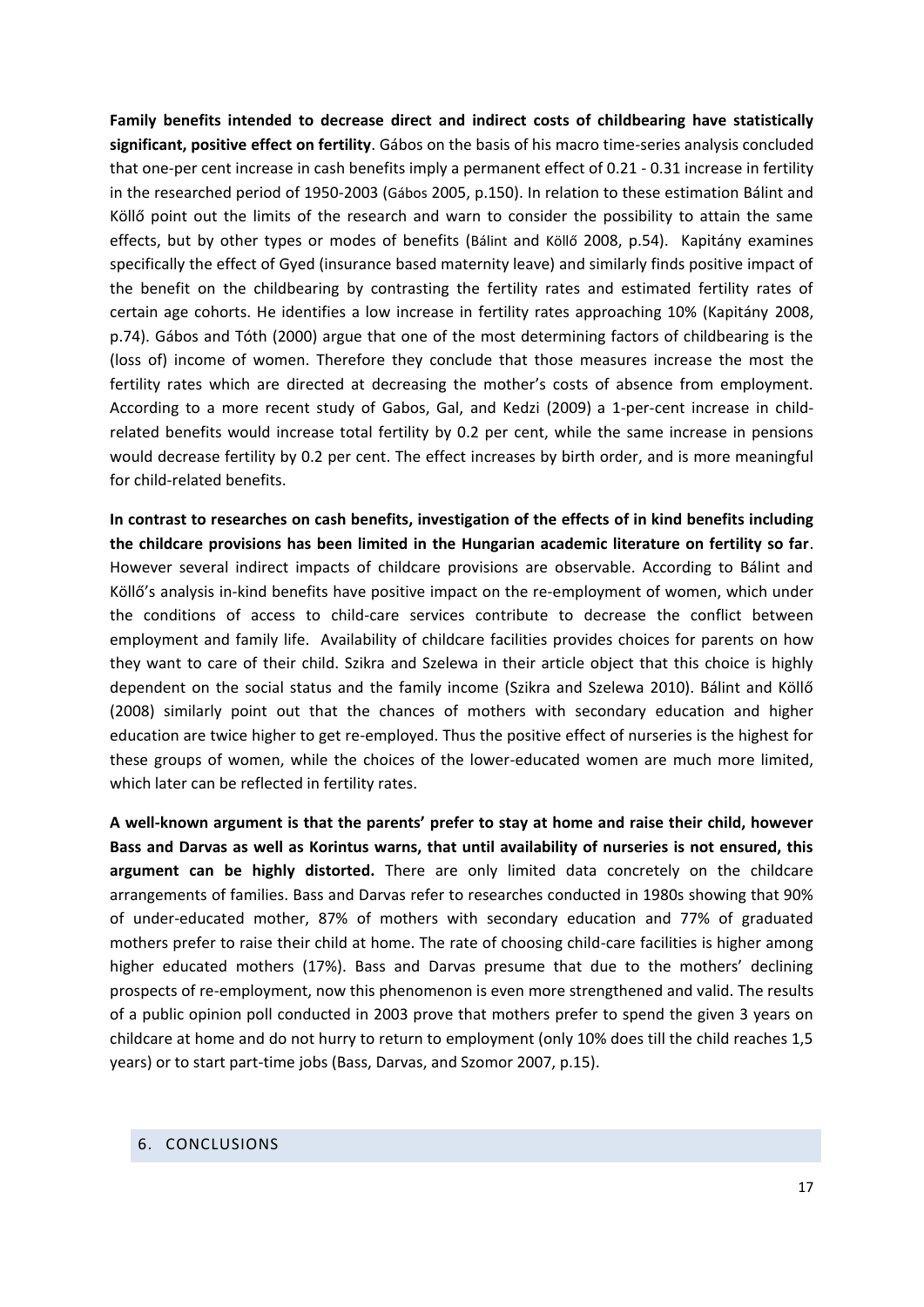- There are important differences between the V-4 countries that should be considered while designing the research question about the possible impact of daycare for smallest children on procreation decisions. These differences appear mostly with the institutional solutions supporting childcare. All these countries do not provide adequate availability of public childcare centres for the children under three. However, within this group Hungary has the highest enrollment rate for children under three, while the Czech Republic – the lowest. At the same time, in Hungary and in the Czech Republic the provision of cash support is substantially more developed than in Poland, where the overall state support for childcare (either in cash or in the form of services) is poor. While low fertility is still the *common* trend for this group of countries, it calls for a special consideration when forming the research hypotheses.
- The studies on trends in fertility are not rare in all of these countries, while there are differences with regard to the number of analyses that directly link nurseries to fertility. In all of these countries the emphasis is placed on the relation between cash benefits and fertility. The existing research on fertility in Poland mostly focuses on the socio-economic characteristics of the population. If the questions on fertility are included in the surveys, they are not specific enough, often refer only generally to the task of external care, not single out the effect of using nurseries. Therefore, there is a clear gap in the literature on the impact of childcare for children under 3 on fertility that would use a systematic methodological approach and individual level data.
- In all of these countries alternative forms of childcare were introduced, though there are problems with implementation of these new programs. The research methodology would need to take that into account, as this might influence the statistics on the access to daycare. There are also differences in access to data. Poland seems most problematic due to the recent reform of the system of daycare for children under three. The Czech Republic has data on the number of nurseries available on the regional level. However, the number of children attending nurseries is not available on the regional level. Moreover, the fact that most Czech children under the age of three who attend daycare do not attend nurseries but kindergartens have to be considered.
- Due to the above mentioned problems, survey data on the use of childcare services for children under the age of three and fertility or un/fulfilled fertility plans at the individual level seem to be more adequate than data from national registers of nurseries and childbirths in order to study the relations between fertility and childcare services in these countries.

### <span id="page-17-0"></span>BIBLIOGRAPHY

Bálint, M., and Köllő J. (2008) The labour supply effects of maternity benefits. In *The Hungarian labour market, 2008: Review and analysis*, edited by K. Fazekas, Z. Cseres-Gergely and Á. Scharle. Budapest: Budapest: Institute of Economics, HAS Hungarian Employment Foundation.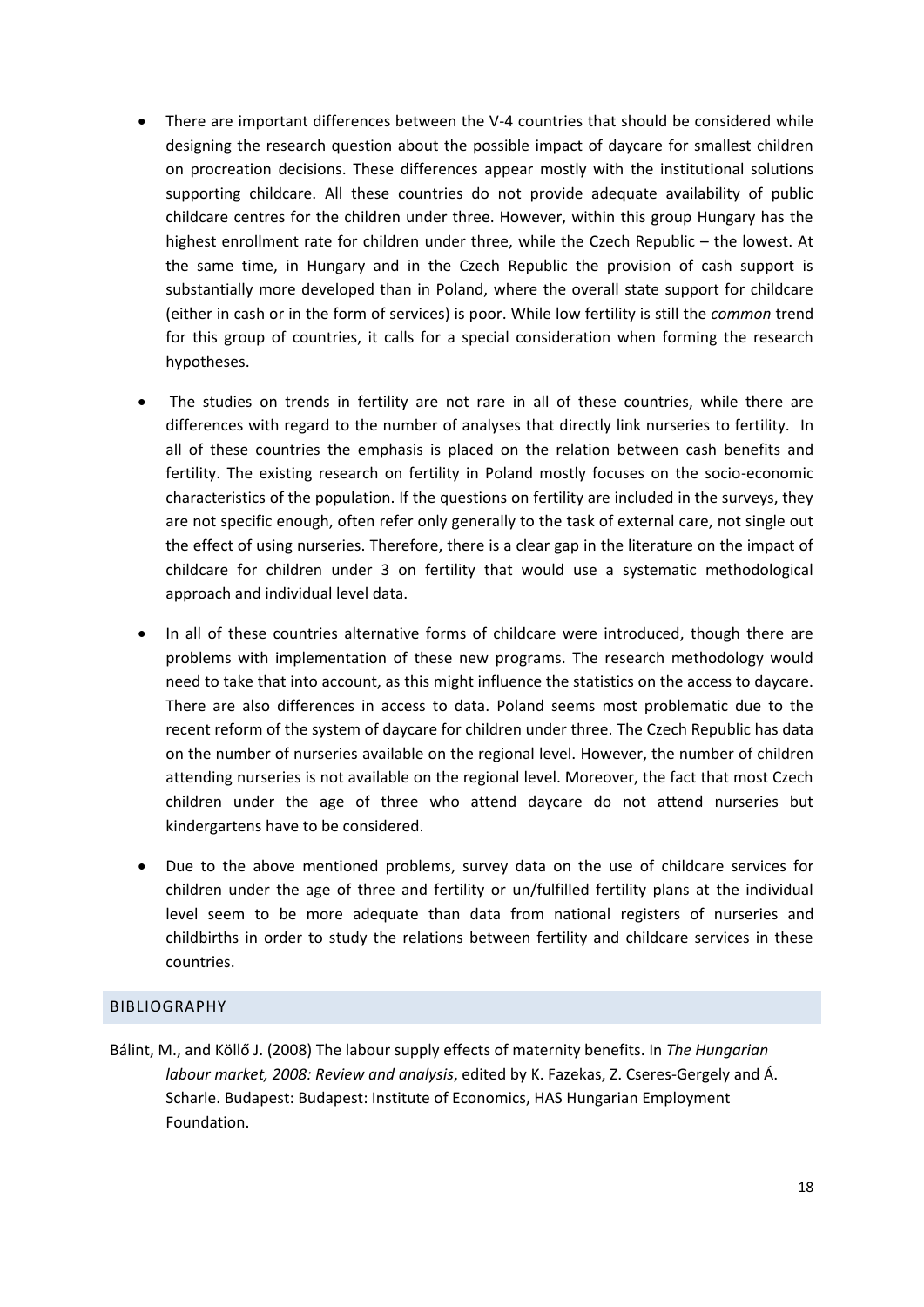Bass, L. and Agnes Darvas.(2008) *Gyermek jól-lét - szociálpolitika - gyerekintézmények*. Budapest.

- Bass, László, Ágnes Darvas, and Éva Szomor. 2007. *Gyermeknevelési szabadságok és gyerekintézmények. Mi jó a gyerekeknek, mit szeretnének a szülők?* Budapest.
- Blaskó, Zsuzsa, Gergely Cseres-Zsombor, Petra Reszkető, et al. (2009), *Az 1-3 éves gyermekek napközbeni ellátásának bővítése: Költségvetési ráfordítás és várható társadalmi hatások*. Budapest: Budapest Institute.
- Čermáková, M. (2005) *Demografický vývoj v České republice a jeho sociální, ekonomické a kulturní dopady na život žen*. Working papers 7/2005. Praha: Friedrich Ebert Stiftung.
- Dudová, R., H. Hašková. 2011. "Nastavení sociálních politik, odborný diskurs a "správná" péče o děti srovnání České republiky a Francie." (Social policies, public discourse and "good" care for children – comparison of the Czech Republic and France). *Fórum sociální politiky* 5 (5): 8-15.
- Easterlin, R. A. 1976. "The conflict between aspirations and resources." *Population and development review* 2 (3-4): 417-425.
- Easterlin, R. A. (1980) *Birth and Fortune: The Impact of Numbers on Personal Welfare*. New York: Basic Books.
- Fodor, É. (2004) *Parental Insurance and Childcare. Statements and Comments, Peer Review* 2004 [cited 12/03/2006 2006].
- Hobson, B. and Oláh, L. (2006) "Birthstrikes? Agency and Capabilities in the Reconciling of Employment and Family." *Marriage and Family Review* 39: 197-227.
- Gábos, András. 2005. A magyar családtámogatási rendszer termékenységi hatásai.
- Gábos, András, and István-György Tóth. 2000. A gyermekvállalás támogatásának gazdasági motivumai és hatásai. *Századvég* 4 (2000).
- Gábos, András, Robert I. Gál and Gábor Kedzi. 2009. "Birth order fertility effects of child-related benefits and pensions – a test on Hungarian data," *Population Studies* 63: 3: 215 - 231.
- Gauthier, Anette. 2005. Trends in policies for family-friendly societies. In *The New Demographic Regime: Population Challenges and Policy Responses*, edited by M. Macura, A. L. M. Donald and W. Haug: United Nations. Economic Commission for Europe, United Nations Population Fund.
- Goldstein, J., W. Lutz, M. R. Testa. 2003. "The emergence of sub-replacement family size ideal in Europe." *Population Research and Policy Review* 22 (5-6): 479-496.
- Graniewska, Danuta, Bożena Balcerzak-Paradowska, and Dorota Staniszewska, eds. 1991. *Okresowa dezaktywizacja kobiet wychowujacych dzieci jako element polityki rodzinnej*. Warsaw: Instytut Pracy i Spraw Socialnych.
- Hašková, H. 2009. Fenomén bezdětnosti. (*The Phenomenon of Childlessness*). Praha: SLON.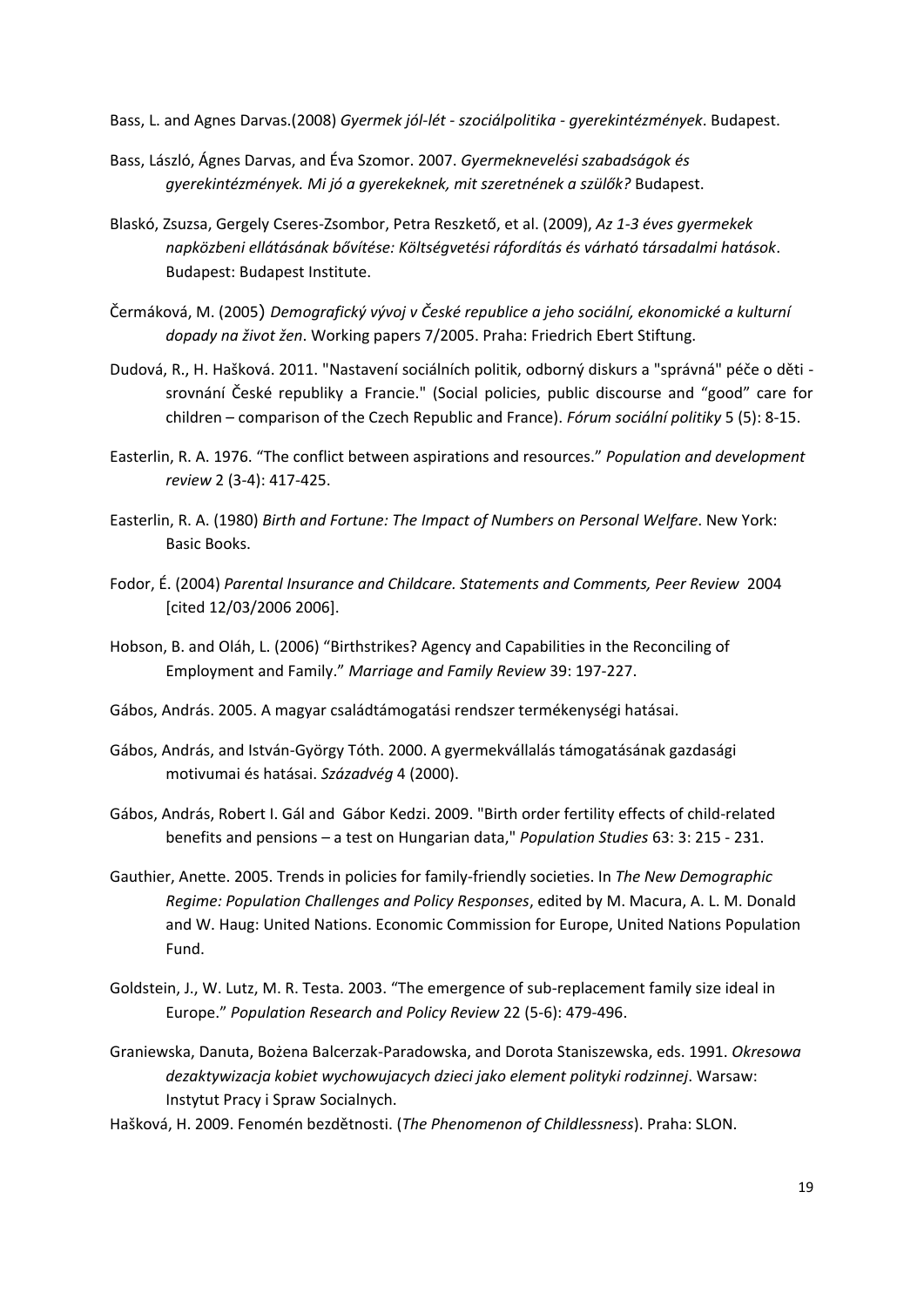- Kapitány, Balázs. 2008. A "Gyed-hatás". Az 1985 és 1996 közötti családtámogatási rendszer termékenységre gyakorolt hatása. *Demografia* 51 (1).
- Kocourková, J. (2007) "Populační klima a rodinná politika." Pp. 95-102 in *Populační vývoj České republiky 2001-2006*. Praha: Přírodovědecká fakulta UK.
- Korintus, Mihályné. 2006. Bölcsődei ellátás Magyarországon minimum sztenderdek. *Kapocs* 5 (6).
- Kotowska, Irena, Janina Józwiak, Anna Matysiak, and Anna Baranowska. 2008. Poland: Fertility decline as a response to profound societal and labour market changes? *Demographic Research* 19 (22):795-854.
- Kotowska, Irena, Urszula Sztanderska, and Irena Wóycicka, eds. 2007. *Aktywność zawodowa i edukacyjna a obowiązki rodzinne w Polsce w świetle badań empirycznych*. Warsaw: Wydawnictwo Naukowe Scholar.
- Kreyenfeld, M. 2004. "Fertility decisions in the FRG and GDR: An analysis with data from the German Fertility and Family Survey." *Demographic Research*. Special collection 3, Article 11: 275 - 318. [http://www.demographic-research.org].
- Křížková, A., H. Maříková, H. Hašková, L. Formánková. 2011. *Pracovní dráhy žen v České republice.* Praha: SLON.
- Kuchařová Věra and Kamila Svobodová, *Síť zařízení denní péče o děti předškolního věku* (Praha: VÚPSV), 2006.
- Kuchařová, V. 2010. Služby denní péče o děti požadovaná a nabízená možnost volby. In: *Rodina na prahu 21. století*. - Praha : MPSV ČR.
- Lutz, W., V. Skirbekk, M. R. Testa. 2006. "The Low Fertility Trap Hypothesis: Forces that May Lead to Further Postponement and Fewer Births in Europe." Pp. 167-192 in *Vienna Yearbook of Population Research 2006*. Vienna: Austrian Academy of Sciences Press.
- Matysiak, Anna. 2007a. Organizacja czasu pracy i opieki. In *Aktywność zawodowa i edukacyjna a obowiązki rodzinne w Polsce w świetle badań empirycznych*, edited by I. Kotowska, U. Sztanderska and I. Wóycicka. Warsaw: Scholar.
- Matysiak, Anna 2007b. Indywidualne przesłanki zwiększenia aktywności zawodowej. In *Aktywność zawodowa i edukacyjna a obowiązki rodzinne w Polsce w świetle badań empirycznych*, edited by I. Kotowska, U. Sztanderska and I. Wóycicka. Warsaw: Scholar.
- McDonald, P. 2000a. "Gender equity in theories of fertility transition." *Population and Development Review* 26 (3): 427-439.
- McDonald, P. 2000b. "Gender equity, social institutions and the future of fertility." *Journal of Population Research* 17 (1): 1-15.

McDonald P. 2002 "Sustaining fertility through public policy: The range of options." *Population* 57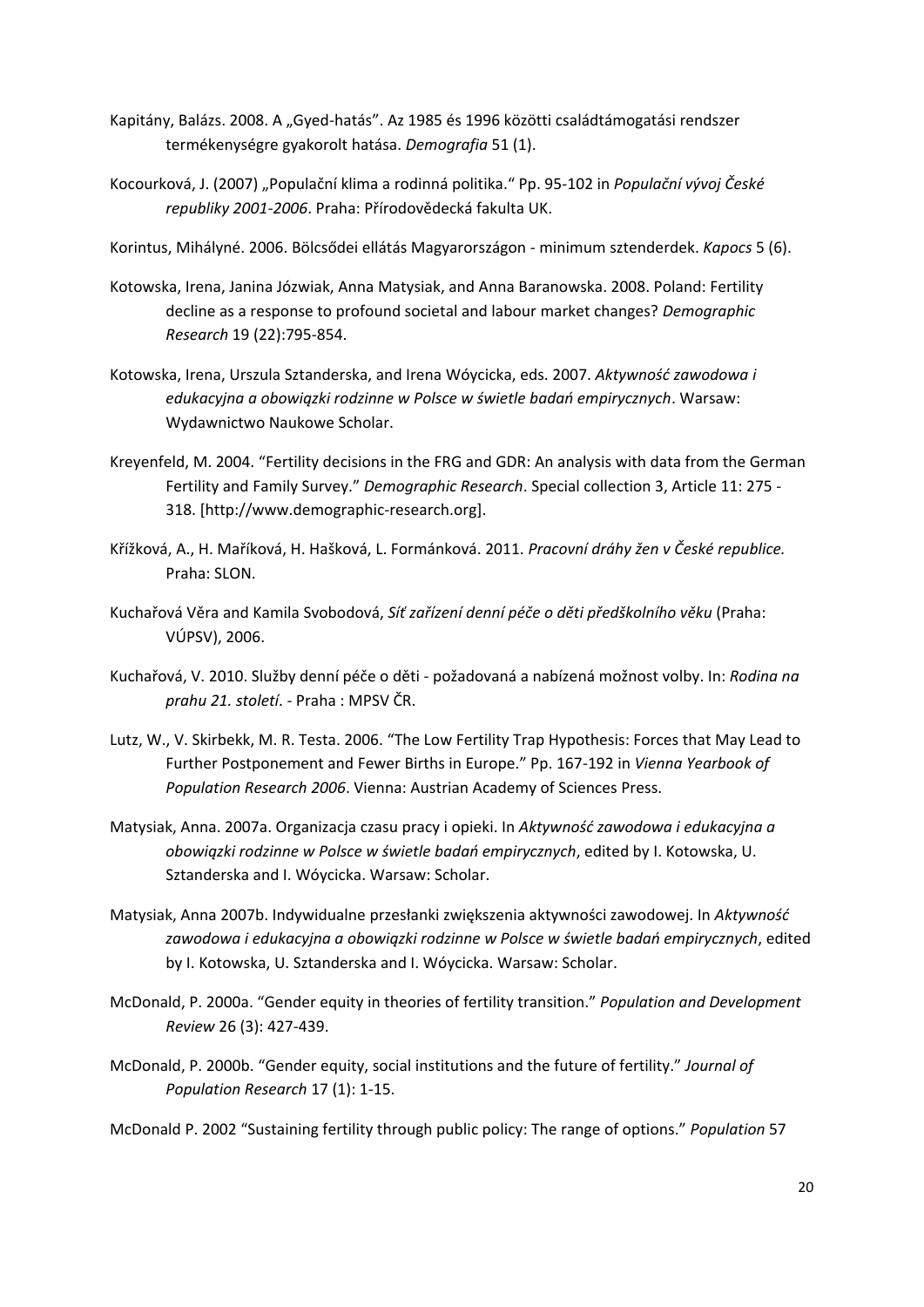(3): 417-446.

- Młynarska, Monika. 2011. Kiedy mieć dziecko? Jakościowe badanie procesu odraczania decyzji o rodzicielstwie. *Instytut Statystyki i Demografii SGH, working papers* 11.
- MPIPS. 2007. *Wieloaspektowa diagnoza sytuacji kobiet na rynku pracy w Polsce: raport końcowy*. Edited by Miniserstwo Pracy i Polityki Społecznej, Departament Rynku Pracy. Warsaw.
- Nešporá, O., B. Plasová and Lucie Žáčková (2008) "Další formy péče o nejmenší." Pp. 127-165 in Věra Kuchařová (ed.) *Zmapování dostupnosti a podmínek pobytu dětí v jeslích, mateřských školách, školních družinách a obdobných zařízeních a jiných neinstitucionálních forem péče o děti v ČR včetně identifikace překážek jejich využívání s návrhy možných opatření k jejich rozvoji.* Praha: VÚPSV, v.v.i.
- OECD. 2000. *Early Childhood Education and Care, Country Note: Czech Republic*.
- Oláh, L. 2011. "Family policies and birth rates." Pp. 113-131 in Karen Hagemann, Konrad H. Jarausch and Cristina Allemann-Ghionda (eds.) *Children, families, and states.* New York, Oxford. Berghahn Books.
- Paphazi, Tibor. 2008. Bölcsödék megszűnése településstatisztikai metszetben. *Kapocs* VII (4).
- Piętka-Kosińska, Katarzyna, and Anna Ruzik-Sierdzińska. 2001. Żłobki w Polsce Badanie empiryczne i jakościowe. *CASE* 4.
- Philipov, D. 2003. "Fertility in times of discontinuous societal change." Pp. 665 689 in Kotowska, I., J. Jóźwiak (eds.). *Population of Central and Eastern Europe. Challenges and Opportunities*. Warsaw: Statistical Publishing Establishment.
- Rabušic, L. (2001) *Kde ty všechny děti jsou? Porodnost v sociologické perspektivě*. Praha: SLON.
- Rychtaříková, J. (2000) "Demographic transition or demographic shock in recent population development in the Czech Republic?" *Acta Universitatis Carolinae, Geographica* 1.
- Saxonberg Steven and Tomáš Sirovátka (2006), "Failing Family Policy in Post-Communist Central Europe," *Comparative Policy Analysis*, vol. 8, no. 2, 2006.
- Saxonberg Steven and Tomáš Sirovátka, "Czech Family Policy: Refamilialization in the Face of Contradictory Public Attitudes" *Journal of Societal and Social Policy*, vol. 7, no. 3, 2009.
- Saxonberg, S., H. Hašková, J. Mudrák. 2012 (in print). *The Development of Czech Childcare Policies*. Prague: Slon.
- Sen, A. 2006. "Capability and well-being." Pp. 6-30 in M. Nussbaum, A. Sen (eds.) *The quality of life*. Oxford: OUP.
- Scharle, A´. 2007. "The Effect of Welfare Provisions on Female Labour Supply in Central and Eastern Europe. " *Journal of Comparative Policy Analysis* 9 (2): 157 – 174.
- Sirovátka, T., H. Bartáková. 2008. "Harmonizace rodiny a zaměstnání v České republice a role sociální